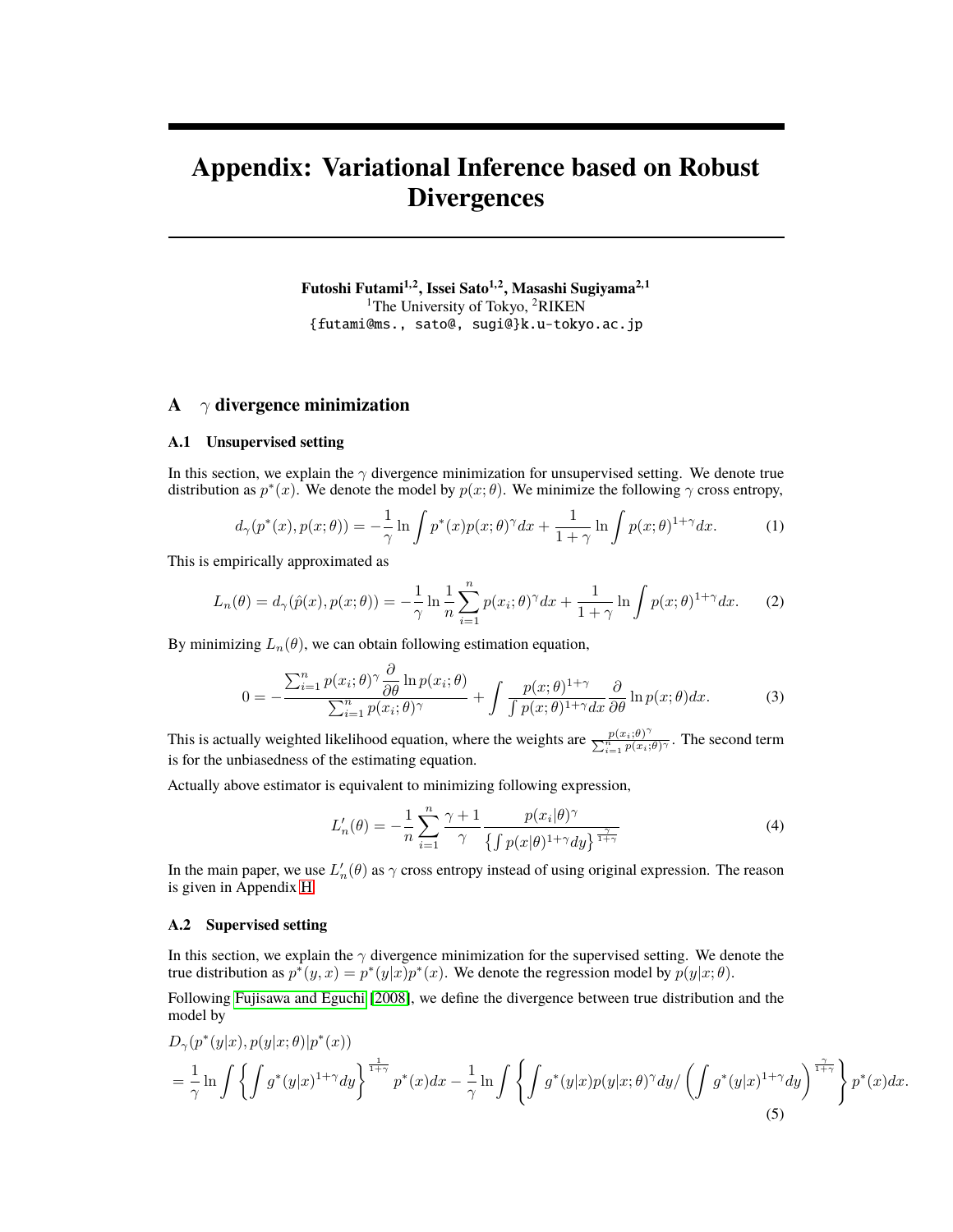As discussed in [Fujisawa and Eguchi](#page-16-0) [\[2008\]](#page-16-0), in the limit where  $\gamma \to 0$ , this divergence becomes ordinary KL divergence,

$$
\lim_{\gamma \to 0} D_{\gamma}(p^*(y|x), p(y|x; \theta)|p^*(x)) = \int D_{\mathrm{KL}}(p^*(y|x), p(y|x; \theta))p^*(x)dx \tag{6}
$$

What we minimize is following  $\gamma$  cross entropy over the distribution  $p^*(x)$ , Actually, minimizing  $\gamma$ divergence is equivalent to minimizing the second term of Eq.[\(5\)](#page-0-0). By empirical approximation, what we minimize is following expression,

$$
L_n(\theta) = -\frac{1}{n} \sum_{i=1}^n L_n(\theta) = -\frac{1}{n} \sum_{i=1}^n \frac{p(y_i | x_i; \theta)^\gamma}{\{ \int p(y | x_i; \theta)^{1+\gamma} dy \}^{\frac{\gamma}{1+\gamma}}}.
$$
(7)

As  $\gamma \to 0$ , above expression goes to

$$
L_n(\theta) = -\frac{1}{n} \sum_{i=1}^n \ln p(y_i | x_i; \theta).
$$
 (8)

 $\ddot{\phantom{1}}$ 

<span id="page-1-3"></span><span id="page-1-2"></span><span id="page-1-1"></span><span id="page-1-0"></span>*.*

This is ordinary KL cross entropy.

## **B** *β* **divergence minimization**

Until now, we focused on *γ* divergence minimization. We can also consider supervised setup for *β* divergence minimization. The empirical approximation of *β* cross entropy for supervised settings is

$$
L_n(\theta) = d_\beta(\hat{p}(y|x), p(y|x;\theta)|\hat{p}(x)) = -\frac{\beta+1}{\beta} \left\{ \frac{1}{n} \sum_{i=1}^n p(y_i|x_i;\theta)^{\beta} \right\} + \left\{ \frac{1}{n} \sum_{i=1}^n \int p(y|x_i;\theta)^{1+\beta} dy \right\}
$$
(9)

For the unsupervised setting, the empirical approximation of  $\beta$  cross entropy is

$$
L_n(\theta) = d_{\beta}(\hat{p}(x), p(x; \theta)) = -\frac{\beta + 1}{\beta} \frac{1}{n} \sum_{i=1}^n p(x_i; \theta)^{\beta} + \int p(x; \theta)^{1+\beta} dx.
$$
 (10)

## **C Proof of Eq.(14) in the main paper**

From the definition of KL divergence Eq.(2) in the main paper, the cross entropy can be expressed as

$$
d_{\mathrm{KL}}\left(\hat{p}(x)\|p(x|\theta)\right) = D_{\mathrm{KL}}\left(\hat{p}(x)\|p(x|\theta)\right) + \mathrm{Const.}\tag{11}
$$

By substituting the above expression into the definition of  $L(q(\theta))$ , we obtain

$$
L(q(\theta)) = D_{\mathrm{KL}}(q(\theta) || p(\theta)) + N \mathbb{E}_{q(\theta)} [D_{\mathrm{KL}}(\hat{p}(x) || p(x|\theta))] + \mathrm{Const.}
$$

What we have to consider is

$$
\underset{q(\theta)\in\mathcal{P}}{\arg\min} L(q(\theta)),\tag{12}
$$

We can disregard the constant term in  $L(q(\theta))$ , and above optimization problem is equivalent to

$$
\underset{q(\theta)\in\mathcal{P}}{\arg\min} \frac{1}{N} L(q(\theta)).\tag{13}
$$

Therefore Eq. $(14)$  is equivalent to Eq. $(13)$ 

## **D Proof of Theorem [1](#page-12-0)**

The objective function is given as

$$
L_{\beta} = \mathbb{E}_{q(\theta)}[D_{\beta}(\hat{p}(x)||p(x|\theta))] + \lambda' D_{KL}(q(\theta)||p(\theta))
$$
\n(14)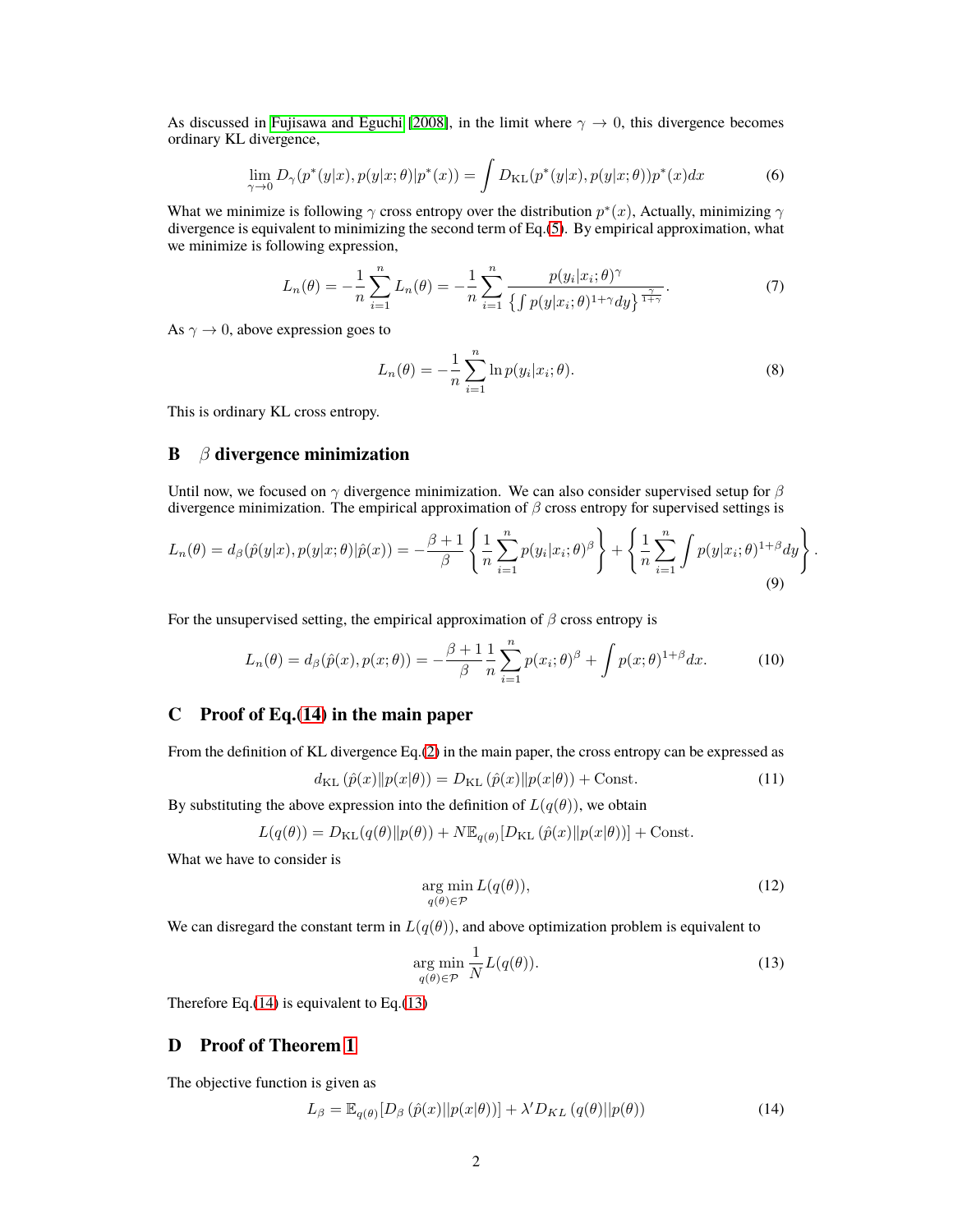where  $\lambda'$  is the regularization constant. We optimize this with the constraint that  $\int q(\theta) d\theta = 1$ . We calculate using the method of variations and Lagrange multipliers, we can get the optimal  $q(\theta)$  in the following way,

$$
\frac{d(L_{\beta} + \lambda(\int q(\theta)d\theta - 1))}{dq(\theta)} = D_{\beta}(\hat{p}(x)|p(x|\theta)) + \lambda' \ln \frac{q(\theta)}{p(\theta)} - (1 + \lambda) = 0 \tag{15}
$$

By rearranging the above expression, we can get the following relation,

<span id="page-2-0"></span>
$$
q(\theta) \propto p(\theta) e^{-\frac{1}{\lambda'} d_{\beta}(\hat{p}(x)|p(x|\theta))}
$$
\n(16)

If we set  $\frac{1}{\lambda'} = N$  $\frac{1}{\lambda'} = N$  $\frac{1}{\lambda'} = N$  and normalize the above expression, we get the Theorem 1 in the main text,

$$
q(\theta) = \frac{e^{-Nd_{\beta}(\hat{p}(x)|p(x|\theta))}p(\theta)}{\int e^{-Nd_{\beta}(\hat{p}(x)|p(x|\theta))}p(\theta)d\theta}.
$$
 (17)

We can get the similar expression for *γ* cross entropy.

Interestingly, if we use KL cross entropy instead of *β* cross entropy in the above discussion, following relation holds,

$$
q(\theta) \propto p(\theta)e^{-\frac{1}{\lambda'}d_{KL}(\hat{p}(x)|p(x|\theta))} = p(\theta)e^{-N(-\frac{1}{N}\sum_{i}\ln p(x_i|\theta))}
$$

$$
= p(\theta)\prod_{i}p(x_i|\theta)
$$

$$
= p(\theta)p(D|\theta)
$$
(18)

The normalizing constant is

$$
\int p(\theta) \prod_{i} p(x_i|\theta) d\theta = p(D). \tag{19}
$$

Finally, we get the optimal  $q(\theta)$ 

<span id="page-2-1"></span>
$$
q(\theta) = \frac{p(D|\theta)p(\theta)}{p(D)}.
$$
\n(20)

This is the posterior distribution which can be derived by Bayes' theorem.

In the above proof, we set regularization constant as  $\frac{1}{\lambda'} = N$  to derive the expression. In this paper we only consider the situation that regularization constant is  $\frac{1}{\lambda'} = N$  based on the similarity of Bayes' theorem. However how to choose the regularization constant should be studied further in the future because which reflects the trade off between prior information and information from data.

## **E Pseudo posterior**

The expression Eq.[\(17\)](#page-2-0) is called pseudo posterior in statistics. In general, pseudo posterior is given as

$$
q(\theta) = \frac{e^{-\lambda R(\theta)} p(\theta)}{\int e^{-\lambda R(\theta)} p(\theta) d\theta}.
$$
 (21)

where  $p(\theta)$  is prior and  $R(\theta)$  expresses empirical risk not restricted to likelihood and not necessarily additive. The is also called Gibbs posterior and extensively studied in the field of PAC Bayes. Our *β* cross entropy based pseudo posterior is

$$
q(\theta) \propto e^{-N\left\{\frac{\beta+1}{\beta} \frac{1}{N} \sum_{i=1}^{N} p(x_i;\theta)^{\beta} + \int p(x;\theta)^{1+\beta} dx\right\}} p(\theta)
$$

$$
= \left[\prod_{i}^{N} e^{l_{\theta}(x_i)} p(\theta)\right]
$$

$$
(x_i; \theta)^{\beta} - \frac{1}{N} \int p(x;\theta)^{1+\beta} dx.
$$
 (22)

where  $l_{\theta}(x_i) = \frac{\beta + 1}{\beta} p(x_i)$ ; *θ*) *<sup>β</sup> − N p*(*x*; *θ*) 1+*<sup>β</sup>dx*.

As discussed in Ghosh and Basu (2016), we can understand the intuitive meaning of above expression by comparing this expression with Eq.[\(18\)](#page-2-1). In ordinary Bayes posterior, the prior belief is updated by likelihood  $p(x_i|\theta)$  which represents the information from data  $x_i$  as shown in Eq.[\(18\)](#page-2-1). On the other hand, when using *β* cross entropy, the prior belief is updated by *e <sup>l</sup>θ*(*xi*) which has information about data *x<sup>i</sup>* . Therefore the spirit of Bayes, that is, we update information about parameter based on training data, are inherited to this pseudo posterior.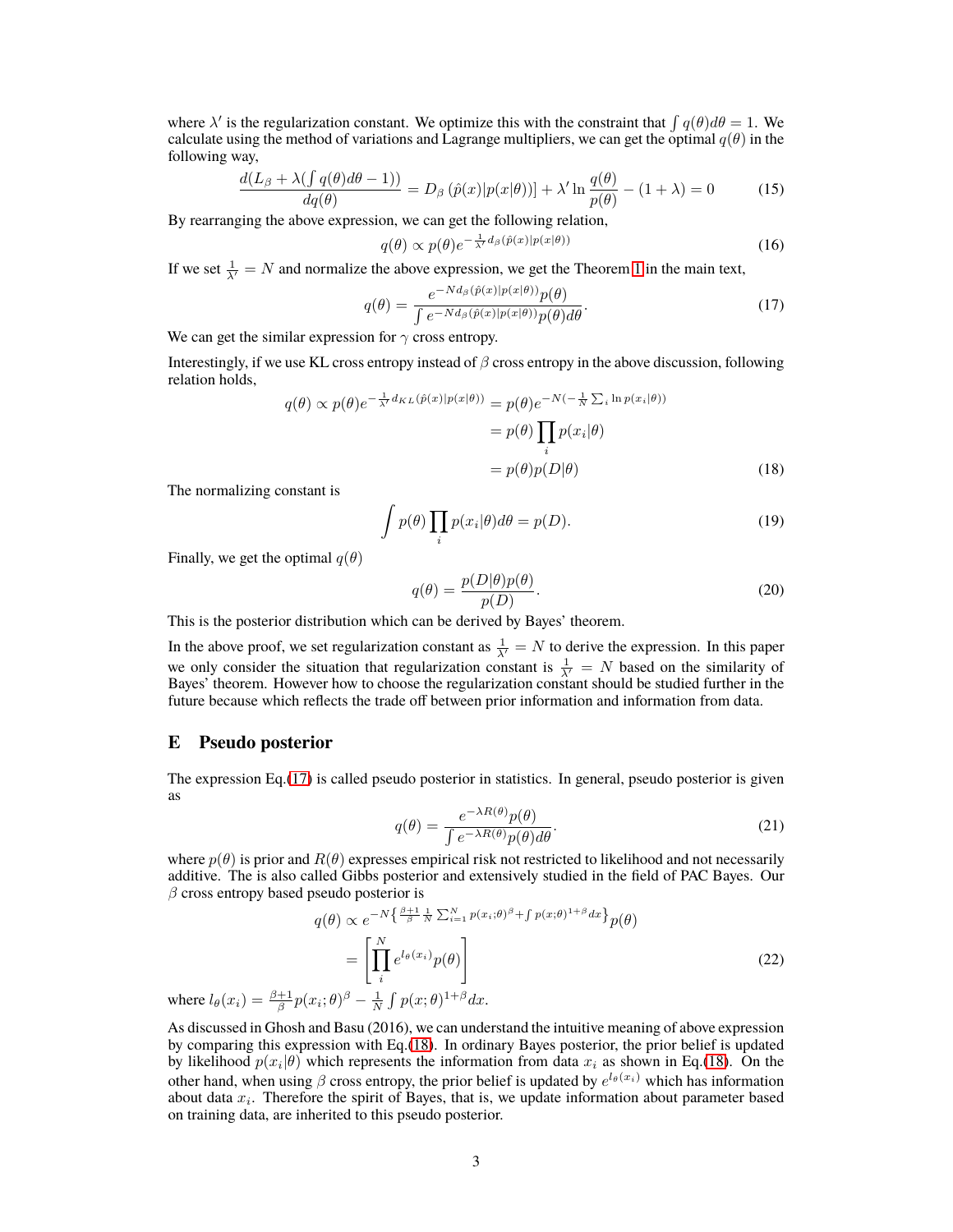<span id="page-3-0"></span>Table 1: Cross-entropies for robust variational inference.

|             | Unsupervised                                                                                                                              | Supervised                                                                                                                                                                                                                                                             |
|-------------|-------------------------------------------------------------------------------------------------------------------------------------------|------------------------------------------------------------------------------------------------------------------------------------------------------------------------------------------------------------------------------------------------------------------------|
| $a_{\beta}$ |                                                                                                                                           | $-\frac{\beta+1}{\beta}\frac{1}{N}\sum_{i=1}^N p(x_i \theta)^{\beta} + \int p(x \theta)^{1+\beta}dx - \frac{\beta+1}{\beta}\left\{\frac{1}{N}\sum_{i=1}^N p(y_i x_i,\theta)^{\beta}\right\} + \left\{\frac{1}{N}\sum_{i=1}^N \int p(y x_i,\theta)^{1+\beta}dy\right\}$ |
| $a_{\sim}$  | $-\frac{1}{N}\frac{\gamma+1}{\gamma}\sum_{i=1}^N\frac{p(x_i \theta)^\gamma}{\{\int p(x \theta)^{1+\gamma}dx\}^{\frac{\gamma}{1+\gamma}}}$ | $-\frac{1}{N}\frac{\gamma+1}{\gamma}\sum_{i=1}^N\frac{p(y_i x_i,\theta)^\gamma}{\{\int p(y x_i,\theta)^{1+\gamma}dy\}^\frac{\gamma}{1+\gamma}}$                                                                                                                        |

# **F Proof of Theorem 2**

We consider the situation where the distribution is expressed as

$$
G_{\varepsilon}(x) = (1 - \varepsilon) G_n(x) + \varepsilon \Delta_z(x)
$$
\n(23)

Before going to the detail, we summarize the objective function of VI and proposed method. First, the objective function of ordinary VI is given by

$$
L = D_{\mathrm{KL}}(q(\theta) \| p(\theta)) + N \mathbb{E}_{q(\theta)} \left[ N d_{\mathrm{KL}}\left( \hat{p}(x) \| p(x|\theta) \right) \right]. \tag{24}
$$

In the same way, objective functions of *β*-VI and *γ*-VI are given by

$$
L_{\beta} = D_{\mathrm{KL}}(q(\theta) \| p(\theta)) + N \mathbb{E}_{q(\theta)} \left[ N d_{\beta} \left( \hat{p}(x) \| p(x|\theta) \right) \right],\tag{25}
$$

$$
L_{\gamma} = D_{\text{KL}}(q(\theta) \| p(\theta)) + N \mathbb{E}_{q(\theta)} \left[ N d_{\gamma} \left( \hat{p}(x) \| p(x|\theta) \right) \right],\tag{26}
$$

where  $d_{\beta}$  and  $d_{\gamma}$  are summarized in Table [1.](#page-3-0) By using these expressions, we will derive the influence functions.

## **F.1 Derivation of IF for ordinary VI**

We start from the first order condition,

$$
0 = \frac{\partial}{\partial m} L \Big|_{m = m^*}
$$
  
=  $\nabla_m \mathbb{E}_{q(\theta; m^*(\epsilon))} \left[ N \int dG_{\epsilon}(x) \ln p(x|\theta) + \ln p(\theta) - \ln q(\theta; m^*(\epsilon)) \right]$  (27)

We differentiate above expression with  $\epsilon$ , then we obtain following expression,

$$
0 = \nabla_m \int d\theta \frac{\partial m^*(\epsilon)}{\partial \epsilon} \frac{\partial q}{\partial m^*(\epsilon)} \left\{ (1 - \epsilon) N \int dG_n(x) \ln p(x|\theta) + \epsilon N \ln p(z|\theta) + \ln p(\theta) \right\}
$$
  
+ 
$$
\nabla_m \mathbb{E}_{q(\theta; m^*(\epsilon))} \left[ -N \int dG_n(x) \ln p(x|\theta) + N \ln p(z|\theta) \right]
$$
  
- 
$$
\nabla_m \int d\theta \frac{\partial m^*(\epsilon)}{\partial \epsilon} \frac{\partial q}{\partial m^*(\epsilon)} \ln q(\theta; m^*(\epsilon)) - \nabla_m \mathbb{E}_{q(\theta; m^*(\epsilon))} \left[ \frac{\partial m^*(\epsilon)}{\partial \epsilon} \cdot \frac{\partial \ln q}{\partial m^*(\epsilon)} \right]
$$
(28)

From above expression, if we take  $\epsilon \to 0$ , we soon obtain following expression,

$$
\frac{\partial m^*(\varepsilon)}{\partial \varepsilon} = -\left(\frac{\partial^2 L}{\partial m^2}\right)^{-1} \frac{\partial}{\partial m} \mathbb{E}_{q(\theta)} \left[ N \int dG_n(x) \ln p(x|\theta) - N \ln p(z|\theta) \right]. \tag{29}
$$

Actually, this can be transformed to following expression by using the first order condition,

<span id="page-3-1"></span>
$$
\frac{\partial m^*(\varepsilon)}{\partial \varepsilon} = \left(\frac{\partial^2 L}{\partial m^2}\right)^{-1} \frac{\partial}{\partial m} \mathbb{E}_{q(\theta)} \left[D_{KL}(q(\theta; m)|p(\theta)) + N \ln p(z|\theta)\right]. \tag{30}
$$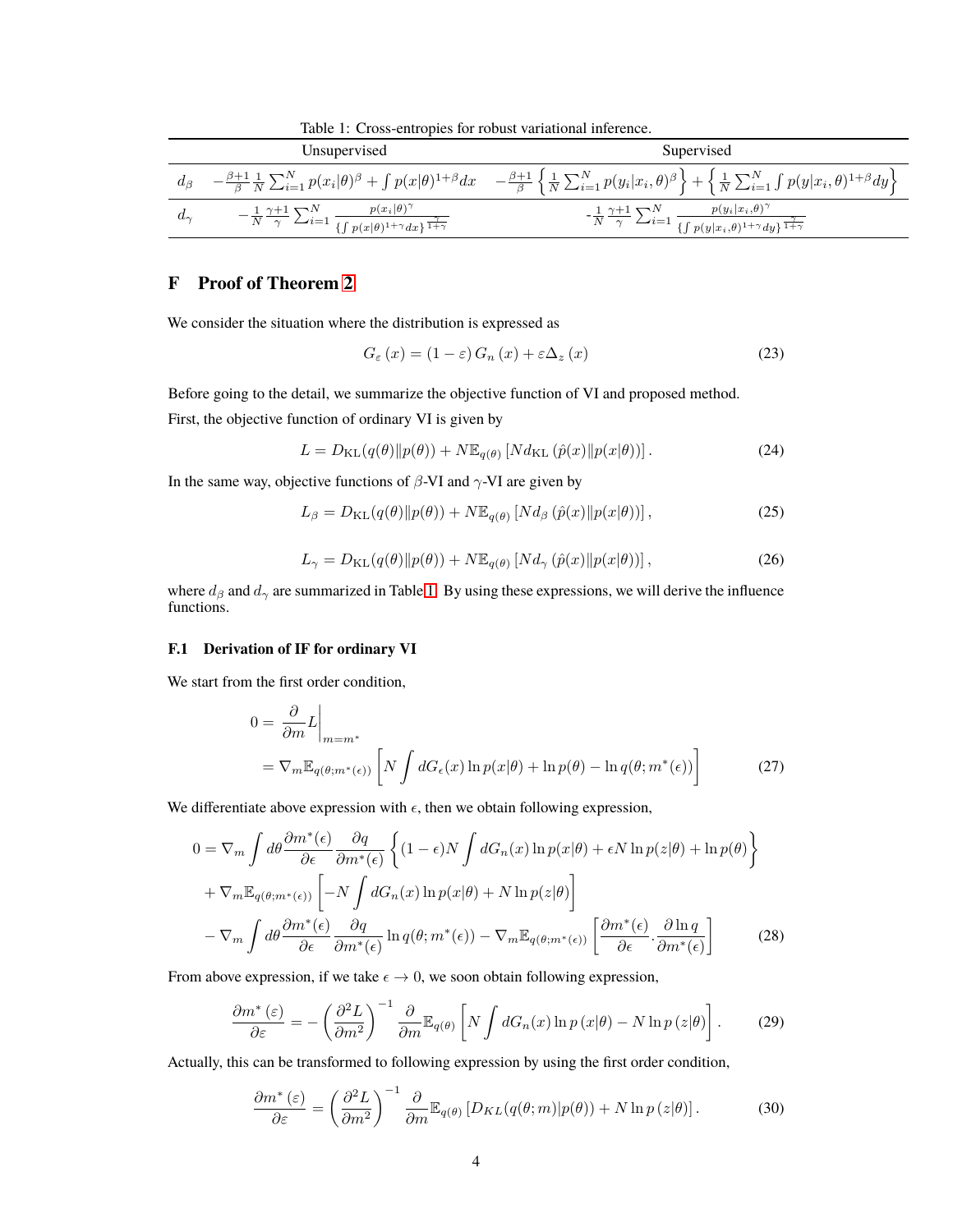## **F.2 Derivation of IF for** *β* **VI**

Next we consider IF for *β* VI. To proceed calculation, we have to be careful that empirical approximation of *β* cross entropy takes different form between unsupervised and supervised setting as shown in Eq.[\(10\)](#page-1-0) and Eq.[\(9\)](#page-1-1).

For the unsupervised situation, we can write the first order condition as,

$$
0 = \frac{\partial}{\partial m} L_{\beta} \Big|_{m = m^*}
$$
  
=  $\nabla_m \mathbb{E}_{q(\theta; m^*(\epsilon))} \left[ N \int dG_{\epsilon}(x) \frac{\beta + 1}{\beta} p(x|\theta)^{\beta} - N \int p(x|\theta)^{1+\beta} dx + \ln p(\theta) - \ln q(\theta; m^*(\epsilon)) \right].$  (31)

We can proceed calculation in the same way as ordinary VI. We get the following expression

$$
\frac{\partial m^*(\varepsilon)}{\partial \varepsilon} = -\frac{\beta + 1}{\beta} \left( \frac{\partial^2 L_\beta}{\partial m^2} \right)^{-1} \frac{\partial}{\partial m} \mathbb{E}_{q(\theta)} \left[ N \int dG_n(x) p(x|\theta)^\beta - N p(z|\theta)^\beta \right]. \tag{32}
$$

Next, we consider the supervised situation. We consider the situation where the contamination is expressed as

$$
G_{\varepsilon}(x,y) = (1 - \varepsilon) G_n(x,y) + \varepsilon \Delta_{z = (x',y')} (x,y)
$$
\n(33)

The first order condition is,

$$
0 = \frac{\partial}{\partial m} L_{\beta} \Big|_{m = m^*}
$$
  
=  $\nabla_m \mathbb{E}_{q(\theta; m^*(\epsilon))} \left[ N \int dG_{\epsilon}(x, y) \frac{\beta + 1}{\beta} p(y|x, \theta)^{\beta} - N \int dG_{\epsilon}(x) \left\{ \int p(y|x, \theta)^{1+\beta} dy \right\} + \ln p(\theta) - \ln q(\theta; m^*(\epsilon)) \right\}$  (34)

<span id="page-4-0"></span>*.*

We can proceed the calculation and derive the influence function as follows,

$$
\frac{\partial m^* \left(\varepsilon\right)}{\partial \varepsilon} = -N \left(\frac{\partial^2 L_\beta}{\partial m^2}\right)^{-1} \frac{\partial}{\partial m} \mathbb{E}_{q(\theta)} \left[\frac{\beta+1}{\beta} \left(\int dG_n(y,x) p(y|x,\theta)^{\beta} - p(y'|x',\theta)^{\beta}\right)\right] + N \left(\frac{\partial^2 L_\beta}{\partial m^2}\right)^{-1} \frac{\partial}{\partial m} \mathbb{E}_{q(\theta)} \left[\int dG_n(x) \left(\int p(y|x,\theta)^{1+\beta} dy\right) - \int p(y|x',\theta)^{1+\beta} dy\right].
$$
\n(35)

If we take the limit *β* to 0, the above expression reduced to IF of ordinary VI.

#### **F.3 Derivation of IF for** *γ* **VI**

We can derive IF for *γ* VI in the same way as *β* VI.

For simplicity, we focus on the transformed cross entropy, which is given Eq.[\(8\)](#page-1-2). For unsupervised situation, the first order condition is given by,

$$
0 = \frac{\partial}{\partial m} L_{\gamma} \Big|_{m = m^*}
$$
  
=  $\nabla_m \mathbb{E}_{q(\theta; m^*(\epsilon))} \left[ N \int dG_{\epsilon}(x) \frac{p(x|\theta)^{\gamma}}{\{ \int p(x|\theta)^{1+\gamma} dx \}^{\frac{\gamma}{1+\gamma}}} + \ln p(\theta) - \ln q(\theta; m^*(\epsilon)) \right].$  (36)

In the same way as  $\beta$  VI, we can get the IF of  $\gamma$  VI for unsupervised setting as,

$$
\frac{\partial m^*(\varepsilon)}{\partial \varepsilon} = -\left(\frac{\partial^2 L_\gamma}{\partial m^2}\right)^{-1} \frac{\partial}{\partial m} \mathbb{E}_{q(\theta)} \left[ N \frac{\int dG_n(x) p(x|\theta)^\gamma - p(z|\theta)^\gamma}{\left\{ \int p(x|\theta)^{1+\gamma} dx \right\}^{\frac{\gamma}{1+\gamma}}} \right].
$$
 (37)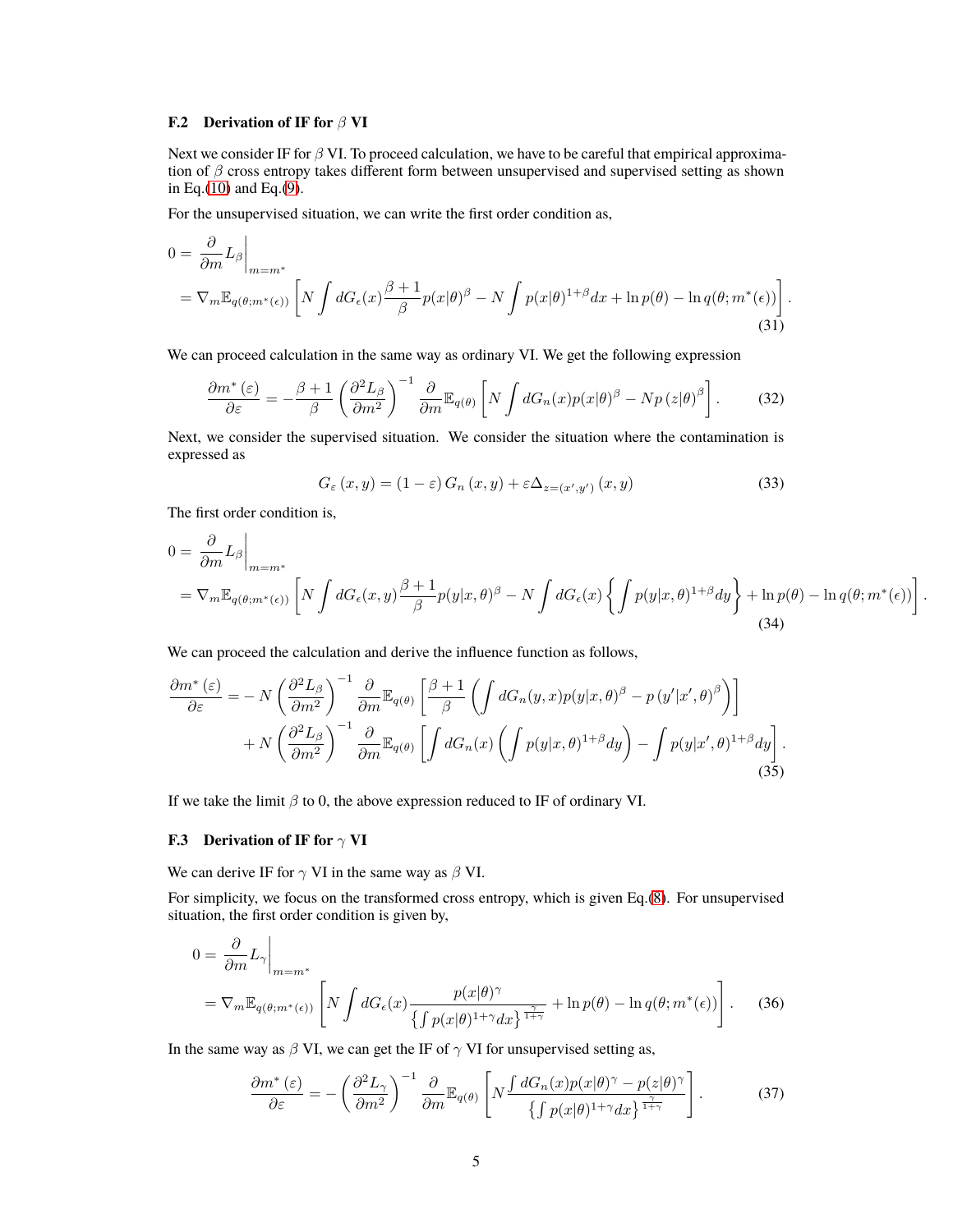For supervised situation, the first order condition is give by,

$$
0 = \frac{\partial}{\partial m} L_{\gamma} \Big|_{m = m^*}
$$
  
=  $\nabla_m \mathbb{E}_{q(\theta; m^*(\epsilon))} \left[ N \int dG_{\epsilon}(x, y) \frac{p(y|x, \theta)^{\gamma}}{\{ \int p(y|x, \theta)^{1+\gamma} dy \}^{\frac{\gamma}{1+\gamma}}} + \ln p(\theta) - \ln q(\theta; m^*(\epsilon)) \right].$  (38)

In the same way as  $\beta$  VI, we can get the IF of  $\gamma$  VI for supervised setting as,

$$
\frac{\partial m^*(\varepsilon)}{\partial \varepsilon} = -N \left( \frac{\partial^2 L_\gamma}{\partial m^2} \right)^{-1} \frac{\partial}{\partial m} \mathbb{E}_{q(\theta)} \left[ \int dG_n(x, y) \frac{p(y|x, \theta)^\gamma}{\left\{ \int p(y|x, \theta)^{1+\gamma} dy \right\}^{\frac{\gamma}{1+\gamma}}} - \frac{p(y'|x', \theta)^\gamma}{\left\{ \int p(y|x', \theta)^{1+\gamma} dy \right\}^{\frac{\gamma}{1+\gamma}}} \right]
$$
(39)

<span id="page-5-3"></span><span id="page-5-2"></span>*.*

## **G Other aspects of analysis based on influence function**

In the above sections, we considered that outliers are added to the original training dataset. We can consider a other type of contamination, such as training data itself is perturbed, that is, a training point  $z = (x, y)$  is perturbed to  $z_\epsilon = (x + \epsilon, y)$ (Koh and Liang (2017)). We call this type of data contamination as data perturbation. As for data perturbation, following relation holds,

When we consider data perturbation for a training data, IF of ordinary VI is given by

$$
\frac{\partial m^*(\varepsilon)}{\partial \varepsilon} = -\left(\frac{\partial^2 L}{\partial m^2}\right)^{-1} \frac{\partial}{\partial m} \mathbb{E}_{q(\theta)} \left[\frac{\partial}{\partial x} \ln p(z|\theta)\right]. \tag{40}
$$

IF of *β* divergence based VI is given by

$$
\frac{\partial m^*(\varepsilon)}{\partial \varepsilon} = -\left(\frac{\partial^2 L_\beta}{\partial m^2}\right)^{-1} \frac{\partial}{\partial m} \mathbb{E}_{q(\theta)} \left[\frac{\partial}{\partial x} p(z|\theta)^\beta\right]. \tag{41}
$$

## <span id="page-5-0"></span>**H Another type of** *γ* **VI**

In the main paper, we used the transformed  $\gamma$  cross entropy, which is given in Eq.[\(7\)](#page-1-3). The reason we used the transformed cross entropy instead of original expression is that we can interpret the pseudo posterior when using the transformed cross entropy much easily than when using original cross entropy.

In the same way Eq.[\(42\)](#page-5-1), we can derive the pseudo posterior using transformed cross entropy,

<span id="page-5-1"></span>
$$
q(\theta) \propto e^{N \frac{\gamma+1}{\gamma} \frac{1}{N} \sum_{i=1}^{N} \frac{p(x_i|\theta)^{\gamma}}{\{f p(x|\theta)^{1+\gamma} dy\}^{\frac{\gamma}{1+\gamma}}} p(\theta)}
$$

$$
= \left[ \prod_{i}^{N} e^{l_{\theta}(x_i)} p(\theta) \right]
$$
(42)

where  $l_{\theta}(x_i) = \frac{\gamma + 1}{\gamma} \frac{p(x_i|\theta)^{\gamma}}{\int (f(x_i|\theta))^2 dx_i}$  $\frac{p(x_i|\theta)^T}{\int \int p(x|\theta)^{1+\gamma} dy}$ . In this formulation, it is easy to consider that the information of data  $x_i$  is utilized to update the prior information through  $e^{l_\theta(x_i)}$ .

However, when using original cross entropy, such interpretation cannot be done because the pseudo posterior is given by,

$$
q(\theta) \propto e^{N(\frac{1}{\gamma}\ln\frac{1}{N}\sum_{i}^{N}p(x_{i}|\theta)^{\gamma}dx - \frac{1}{1+\gamma}\ln\int p(x|\theta)^{1+\gamma}dx)}p(\theta)
$$
\n(43)

and since the summation is not located in the front, this pseudo posterior has not additivity. Therefore it is difficult to understand how each training data *x<sup>i</sup>* contributes to update the parameter. Moreover it is not straight forward to apply stochastic variational inference framework. Accordingly, we decided to use the transformed cross entropy.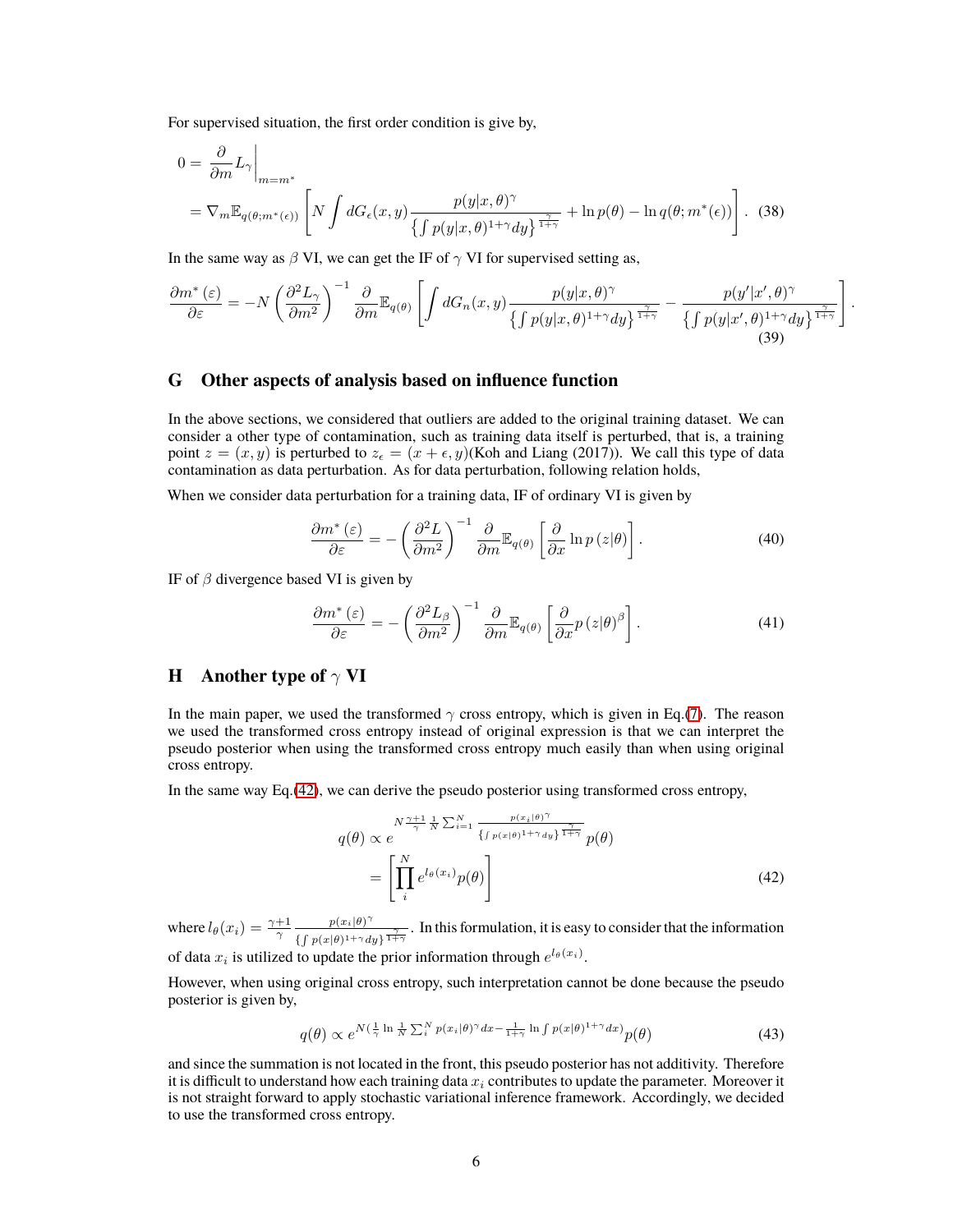Even thought the interpretation is difficult we can dirive IF in the same way as we discussed. For unsupervised situation, the first order condition is given by

$$
0 = \frac{\partial}{\partial m} L_{\gamma} \Big|_{m = m^*}
$$
  
=  $\nabla_m \mathbb{E}_{q(\theta; m^*(\epsilon))} \left[ \frac{N}{\gamma} \ln \int dG_{\epsilon}(x) p(x|\theta)^{\gamma} dx - \frac{N}{1 + \gamma} \ln \int p(x|\theta)^{1 + \gamma} dx + \ln p(\theta) - \ln q(\theta; m^*(\epsilon)) \right]$  (44)

*.*

In the same way as  $\beta$  VI, we can get the IF of  $\gamma$  VI of original cross entropy for unsupervised setting as,

$$
\frac{\partial m^*(\varepsilon)}{\partial \varepsilon} = -\frac{N}{\gamma} \left( \frac{\partial^2 L_\gamma}{\partial m^2} \right)^{-1} \frac{\partial}{\partial m} \mathbb{E}_{q(\theta)} \left[ \frac{\int dG_n(x) p(x|\theta)^\gamma - Np(z|\theta)^\gamma}{\int dG_n(x) p(x|\theta)^\gamma} \right]. \tag{45}
$$

For supervised situation, we can derive in the same way.

## <span id="page-6-1"></span>**I Discussion of Influence function**

In this section, we describe the detail discussion of influence function's behavior when using a neural net model for the regression and the classification with logistic loss.

We focus on the influence function of the variational parameter in the approximate posterior distribution. We use mean-field variational inference and Gaussian distribution for approximate posterior.  $q(\theta)$  denote the approximate posterior. Since Gaussian distribution is a member of an exponential family, we can parametrize it by its mean value *m*. In the case of Gaussian distribution,  $m = {\mathbb{E}[\theta], \mathbb{E}[\theta^2]}$ . We can parametrize variational posterior as  $q(\theta|m)$ . Thus we only analyze the influence function of  $m = \mathbb{E}[\theta]$  in this section and  $m$  indicates the  $m = \mathbb{E}[\theta]$  not  $\mathbb{E}[\theta^2]$ .

Let us start ordinary variational inference. In Eq.[\(40\)](#page-5-2), we especially focus on the term,  $\frac{\partial}{\partial m} \mathbb{E}_{q(\theta|m)} [\ln p(y|\theta)]$ , because this is the only term that is related to outlier. If we assume that  $\frac{\partial m}{\partial p}$  approximate posterior is an Gaussian distribution, we can transform this term in the following way,

$$
\frac{\partial}{\partial m} \mathbb{E}_{q(\theta|m)} \left[ \ln p(y|\theta) \right] = \frac{\partial}{\partial m} \left\{ \int q(\theta|m) \ln p(y|\theta) d\theta \right\}
$$

$$
= \int \frac{\partial q(\theta|m)}{\partial m} \ln p(y|\theta) d\theta
$$

$$
= -\int q(\theta|m) \frac{\partial}{\partial \theta} \ln p(y|\theta) d\theta
$$

$$
= -E_{q(\theta|m)} \left[ \frac{\partial}{\partial \theta} \ln p(y|\theta) \right]
$$
(46)

, where We used partial integration for the second line to third line. and also used the following relation which holds for Gaussian distribution

<span id="page-6-0"></span>
$$
\frac{\partial q(\theta|m)}{\partial m} = \frac{\partial q(\theta|m)}{\partial \theta}.
$$
\n(47)

This relation also holds for the Student-T

From above expression, it is clear that studying the behavior of  $\frac{\partial}{\partial \theta} \ln p(y|\theta)$  is crucial for analyzing IF. In this case, the behavior of IF in this expression is similar to that of maximum likelihood. The related discussion are shown in Appendi[xJ](#page-11-0)

#### **I.1 Regression**

In this subsection, we consider the regression problem by a neural network. We denote the input to the final layer as  $f_\theta(x) \sim p(f|x, \theta)$ , where *x* is the input and  $\theta$ s are random variables which obeys approximate posterior  $q(\theta|m)$ .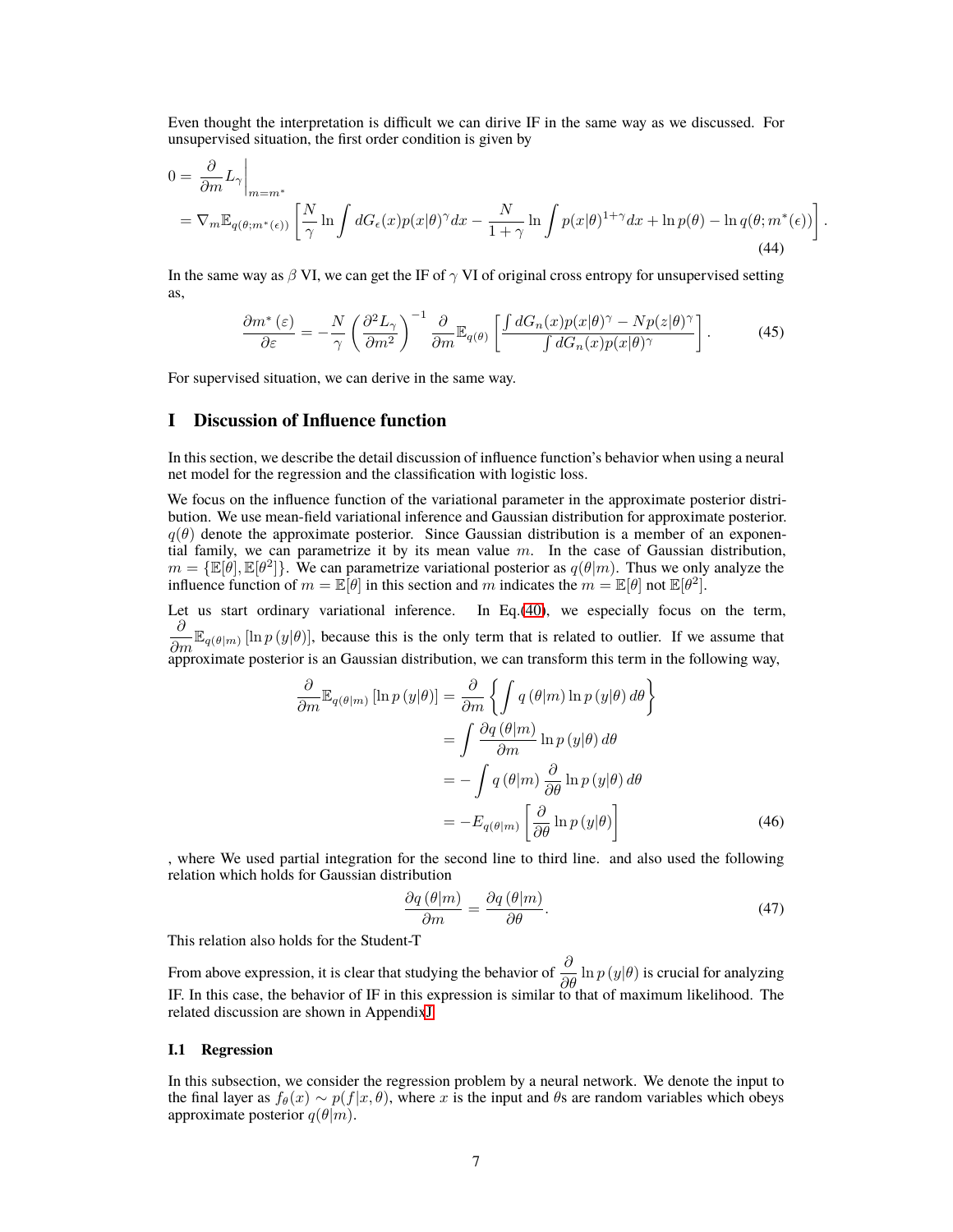We consider the output layer as Gaussian distribution as  $p(y|f_{\theta}(x)) = N(y|f_{\theta}(x), I)$ . From above discussion, what we have to consider is  $\frac{\partial}{\partial \theta} \ln p(y|f_{\theta}(x))$ .

We denote input related outlier as *xo*, that means *x<sup>o</sup>* does not follow the same distribution as other regular training dataset. Also, we denote the output related outlier as *y<sup>o</sup>* that it does not follow the same observation noise as other training dataset.

#### **Output related outlier**

Since we consider the model that output layer is Gaussian distribution, following relation holds for IF of ordinary VI,

<span id="page-7-1"></span>
$$
\frac{\partial}{\partial \theta} \ln p(y_o | f_{\theta}(x_o)) \propto (y_o - f_{\theta}(x_o)) \frac{\partial f_{\theta}(x_o)}{\partial \theta}.
$$
\n(48)

We can see that this term does not bounded when  $y_o \to \pm \infty$ . And thus IF of ordinary VI is unbounded as output related outlier become large.

As for the *β* divergence, we have to treat Eq.[\(35\)](#page-4-0). Fortunately, when we use Gaussian distribution for output layer, the second term in the bracket of Eq.[\(35\)](#page-4-0) will be constant by the analytical integration, and thus its derivative will be zero. Therefore the output related term is only the first term. Thanks to this property, the denominator of Eq.[\(39\)](#page-5-3) will also be a constant. Therefore IF of *β* VI and *γ* VI behaves in the same way. Therefore, we only consider *β* VI for the regression. We get the following expression,

<span id="page-7-0"></span>
$$
\frac{\partial}{\partial \theta} p (y_o | f_{\theta}(x_o))^{\beta} \propto e^{-\frac{\beta}{2} (y_o - f_{\theta}(x_o))^2} (y_o - f_{\theta}(x_o)) \frac{\partial f_{\theta}(x_o)}{\partial \theta} \n= \frac{(y_o - f_{\theta}(x_o))}{e^{\frac{\beta}{2} (y_o - f_{\theta}(x_o))^2}} \frac{\partial f_{\theta}(x_o)}{\partial \theta}
$$
\n(49)

From this expression, we can see that IF of *β* VI is bounded because Eq.[\(49\)](#page-7-0) goes to 0 as *y<sup>o</sup> → ±∞*. This means that the influence of this contamination will become zero. This is the desired property for robust estimation.

#### **Input related outlier**

Next, we consider input related outlier. We consider whether Eq.[\(48\)](#page-7-1) and Eq.[\(49\)](#page-7-0) are bounded or not when  $x_o \rightarrow \pm \infty$ .

To proceed the analysis, we have to specify models. We start from the most simple case,  $f_\theta(x_o)$  =  $W_1x_o + b_1$ , where  $\theta = \{W_1, b_1\}$ . This is the simple linear regression. In this case  $\frac{\partial f_{\theta}(x_o)}{\partial W_1} = x_o$ and  $\frac{\partial f_{\theta}(x_o)}{\partial b_1} = 1$ . When  $x_o \to \pm \infty$ ,  $f_{\theta}(x_o) \to \pm \infty$ .

From these fact, we can soon find that Eq.[\(48\)](#page-7-1) is unbouded. As for Eq.[\(49\)](#page-7-0), the exponential function in the denominator of Eq.[\(49\)](#page-7-0) plays a crucial role. Thanks to this exponential function,

$$
\frac{\partial}{\partial W_1} p \left( y_o | f_\theta(x_o) \right)^\beta \propto \frac{\left( y_o - f_\theta(x_o) \right)}{e^{\frac{\beta}{2} (y_o - f_\theta(x_o))^2}} x_o
$$
\n
$$
\xrightarrow[x_o \to \infty]{} 0 \tag{50}
$$

From these facts, ordinary VI is not robust against input related outliers, however *β* VI is robust.

Next we consider the situation that there is a hidden layer, that is  $f_\theta(x_o) = W_2(W_1 x_o + b_1) + b_2$ , where  $\theta = \{W_1, b_1, W_2, b_2\}$ . At this point, we do not consider activation function. Following relations hold,

$$
\frac{\partial}{\partial W_1} f_\theta(x_o) = W_2 x_o, \quad \frac{\partial}{\partial W_2} f_\theta(x_o) = W_1 x_o + b_1 \tag{51}
$$

From these relations, the behavior of IF in the case of  $x_o \to \pm \infty$  is actually as same as the case where there is no hidden layers. Therefore, IF of input related outlier is bounded in *β* VI and that is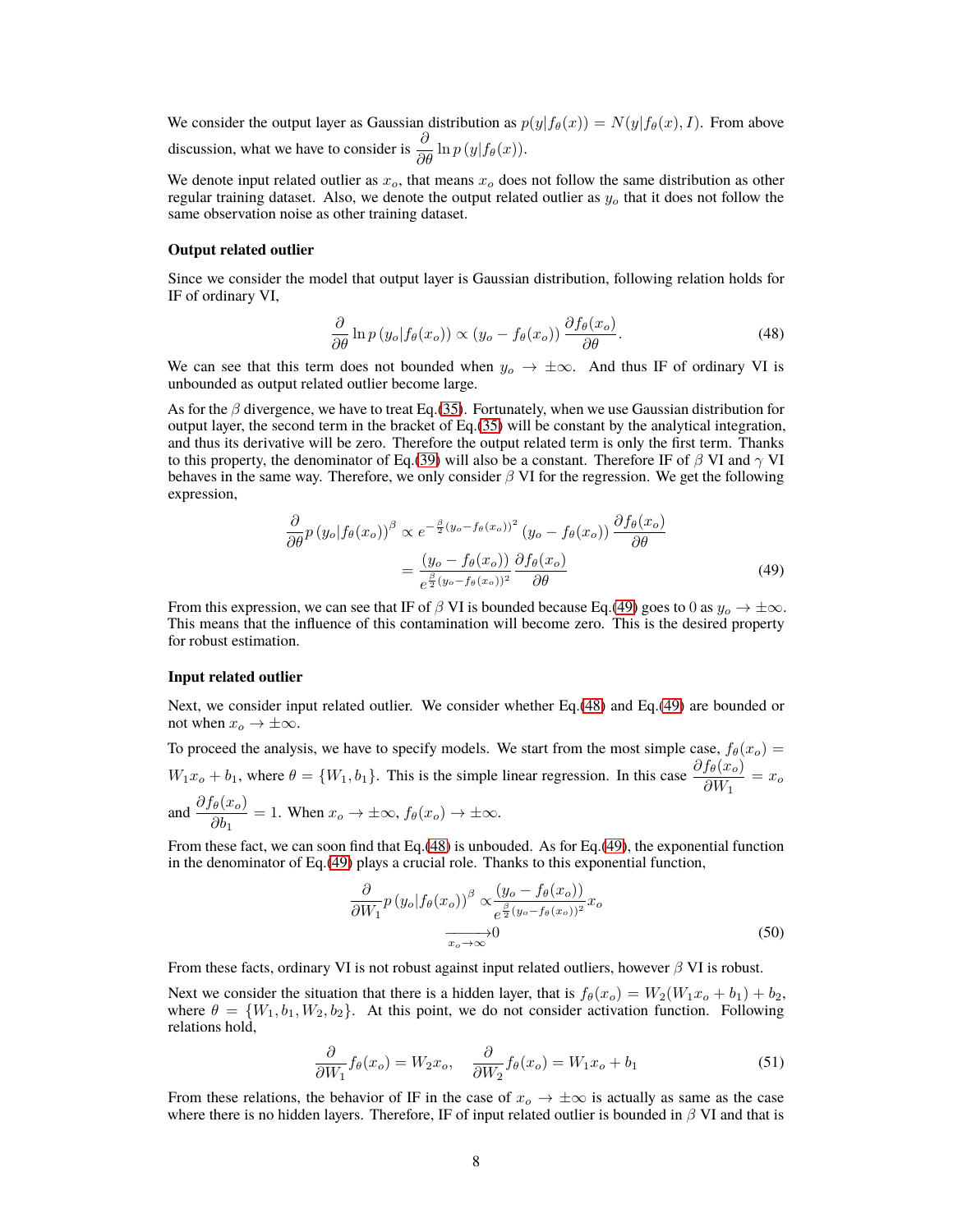unbounded in ordinary VI. Even if we add more layers the situation does not change in this situation where no activation exists.

Next, we consider the situation that there exists activation function. We consider *relu* and *tanh* as activation function. In the situation that there is only one hidden layers,  $f_\theta(x_o)$  =  $W_2(\text{relu}(W_1x_o + b_1)) + b_2,$ 

$$
\frac{\partial f_{\theta}(x_o)}{\partial W_2} = relu\left(W_1 x_o + b_1\right), \quad \frac{\partial f_{\theta}(x_o)}{\partial W_1} = \begin{cases} W_2 x_o, & W_1 x_o + b_1 \ge 0\\ 0, & W_1 x_o + b_1 < 0, \end{cases} \tag{52}
$$

Actually, this is almost the same situation as when there are no activation functions, because there remains possibility that IF will diverge in ordinary VI, while IF in *β* VI is bounded.

When we use  $tanh$  as a activation function,  $f_{\theta}(x_o) = W_2 tanh(W_1x_o + b_1) + b_2$ ,

$$
\frac{\partial f_{\theta}(x_o)}{\partial W_1} = \frac{W_2 x_o}{\cosh^2 \left(W_1 x_o + b_1\right)} \xrightarrow[x_o \to \infty]{} 0 \tag{53}
$$

The limit of above expression can be easily understand from Fig[.1.](#page-8-0) From this expression, we can



<span id="page-8-0"></span>Figure 1: Behavior of  $\frac{x}{\cosh^2 x}$ 

understand IF of  $W_1$  is bounded in both ordinary estimator and  $\beta$  estimator, when we consider the model,  $f_{\theta}(x_o) = \tanh(W_1 x_o + b_1)$ . As for  $W_2$ ,

$$
\frac{\partial f_{\theta}(x_o)}{\partial W_2} = \tanh(W_1 x_o + b_1) \tag{54}
$$

In this expression, even if input related outlier goes to infinity, the maximum of above expression is 1. Accordingly, the IF of  $W_2$  is bounded in any case. And thus IF of both ordinary VI and  $\beta$  VI is bounded when we use *tanh* activation function.

Up to now, we have seen the model which has a hidden model. The same discussion can be held for the model which has much more hidden layers. If we add layers, above discussion holds and there remains possibility that IF using relu in ordinary VI will diverge.

We can say that ordinary VI is not robust to output related outliers and input related outliers. The exception is that using tanh activation function makes the IF of ordinary VI bounded. In *β* VI, the IF of parameters are always bounded.

#### **Using Student-T output layer**

We additionaly consider the property of Student-t loss in terms of IF. When we denote degree of freedom as  $\nu$ , and the variance as  $\sigma^2$ , following relation holds,

<span id="page-8-1"></span>
$$
\frac{\partial}{\partial \theta} \ln p \left( y_o | f_{\theta}(x_o) \right) \propto \frac{\left( y_o - f_{\theta}(x_o) \right)}{\nu \sigma^2 + \left( y_o - f_{\theta}(x_o) \right)^2} \frac{\partial f_{\theta}(x_o)}{\partial \theta} \tag{55}
$$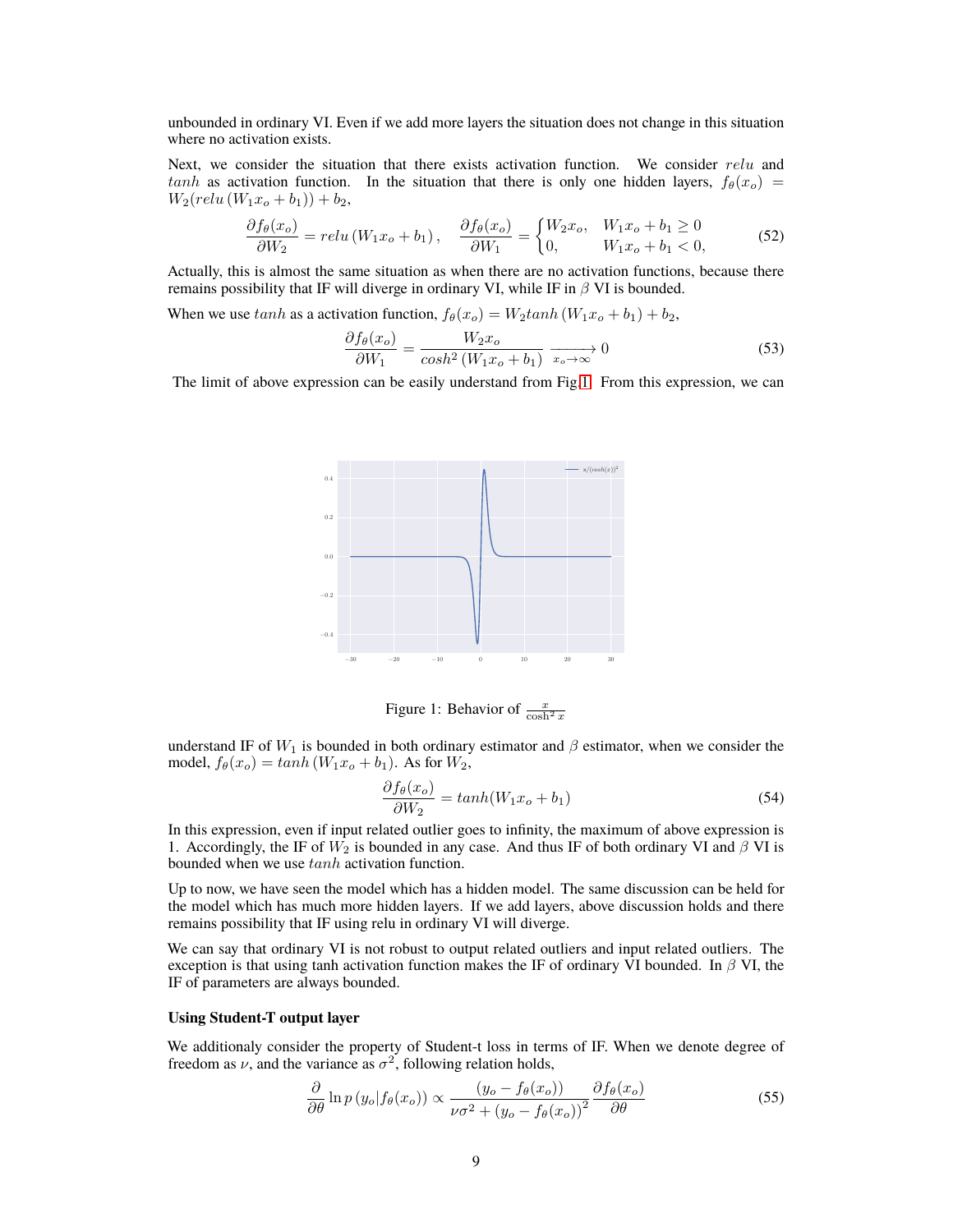By comparing Eq.[\(55\)](#page-8-1) with Eq.[\(48\)](#page-7-1) and Eq.[\(49\)](#page-7-0), we can confirm that the behavior of IF in the case of Student-t loss in ordinary VI is similar to Gaussian loss model in *β* VI. First, consider output related outlier,

$$
\frac{\partial}{\partial \theta} \ln p \left( y_o | f_{\theta}(x_o) \right) \xrightarrow[y_o \to \infty]{} 0 \tag{56}
$$

From above expression, we can find that Student-T loss is robust to output related outlier. This is the desiring property of Student-T.

Next consider input related outlier. We consider the model,  $f_{\theta}(x_o) = W_1 x_o + b_1$ , where  $\theta =$ *{W*1*, b*1*}*

$$
\frac{\partial}{\partial W_1} \ln p(y_o|f_{\theta}(x_o)) \propto \frac{(y_o - f_{\theta}(x_o))}{\nu \sigma^2 + (y_o - f_{\theta}(x_o))^2} x_o
$$
\n
$$
= \frac{(y_o - f_{\theta}(x_o))^2}{\nu \sigma^2 + (y_o - f_{\theta}(x_o))^2} \frac{x_o}{y_o - f_{\theta}(x_o)}
$$
\n
$$
= \frac{(y_o - f_{\theta}(x_o))^2}{\nu \sigma^2 + (y_o - f_{\theta}(x_o))^2} \frac{f_{\theta}(x_o) - b_1}{W_1(y_o - f_{\theta}(x_o))}
$$
\n
$$
\xrightarrow[x_o \to \infty]{} W_1^{-1}
$$
\n(57)

This is an interesting result that in *β* VI, the effect of input related outlier goes to 0 in the limit, on the other hand for Student-t loss, the IF is bounded but finite value remains.

Although the finite value remains in IF when using Student-T loss and its value is  $W_1$ , the value is considerably small. Therefore we can disregard the remained influence of Student-T loss in practice.

#### **I.2 Classification**

In this section, we consider the classification problem. We focus on the binary classification, and output *y* can take  $+1$  or 0. We only consider the input related outlier for the limit discussion because the influence caused by label misspecification is always bounded.

As the model, we consider the logistic regression model,

$$
p(y|f_{\theta}(x)) = f_{\theta}(x)^{y} (1 - f_{\theta}(x))^{(1 - y)}
$$
\n(58)

where

$$
f_{\theta}(x) = \frac{1}{1 + e^{-g_{\theta}(x)}}
$$
\n(59)

where  $g_{\theta}(x)$  is input to sigmoid function. We consider a neural net for  $g_{\theta}(x)$  later.

We first assume  $g_{\theta}(x) = Wx + b$ , then  $\frac{\partial g}{\partial W} = x$  and  $\frac{\partial g}{\partial b} = 1$ . We assume prior and posterior distribution of W and b are Gaussian distributions. For IF analysis, we first consider the first term of Eq.[\(35\)](#page-4-0) and only consider outlier related term inside it. To proceed the calculation, we can use the relation Eq.[\(46\)](#page-6-0), and what we have to analyze is

$$
\frac{\partial}{\partial \theta} \ln p(y|f_{\theta}(x)) = \frac{\partial}{\partial \theta} (y \ln f_{\theta}(x) + (1 - y) \ln(1 - f_{\theta}(x)))
$$

$$
= -y(1 - f) \frac{\partial g}{\partial \theta} + (1 - y) f \frac{\partial g}{\partial \theta}
$$
(60)

Let us consider, for example  $y = +1$ 

$$
\frac{\partial}{\partial \theta} \ln p(y = +1 | f_{\theta}(x)) = \frac{1}{1 + e^{g_{\theta}(x)}} \frac{\partial g}{\partial \theta}
$$
(61)

As for  $\theta = b$ , this is always bounded. As for  $\theta = W$ ,

$$
\frac{\partial}{\partial W} \ln p(y = +1 | f_{\theta}(x)) = \frac{1}{1 + e^{Wx + b}} x \tag{62}
$$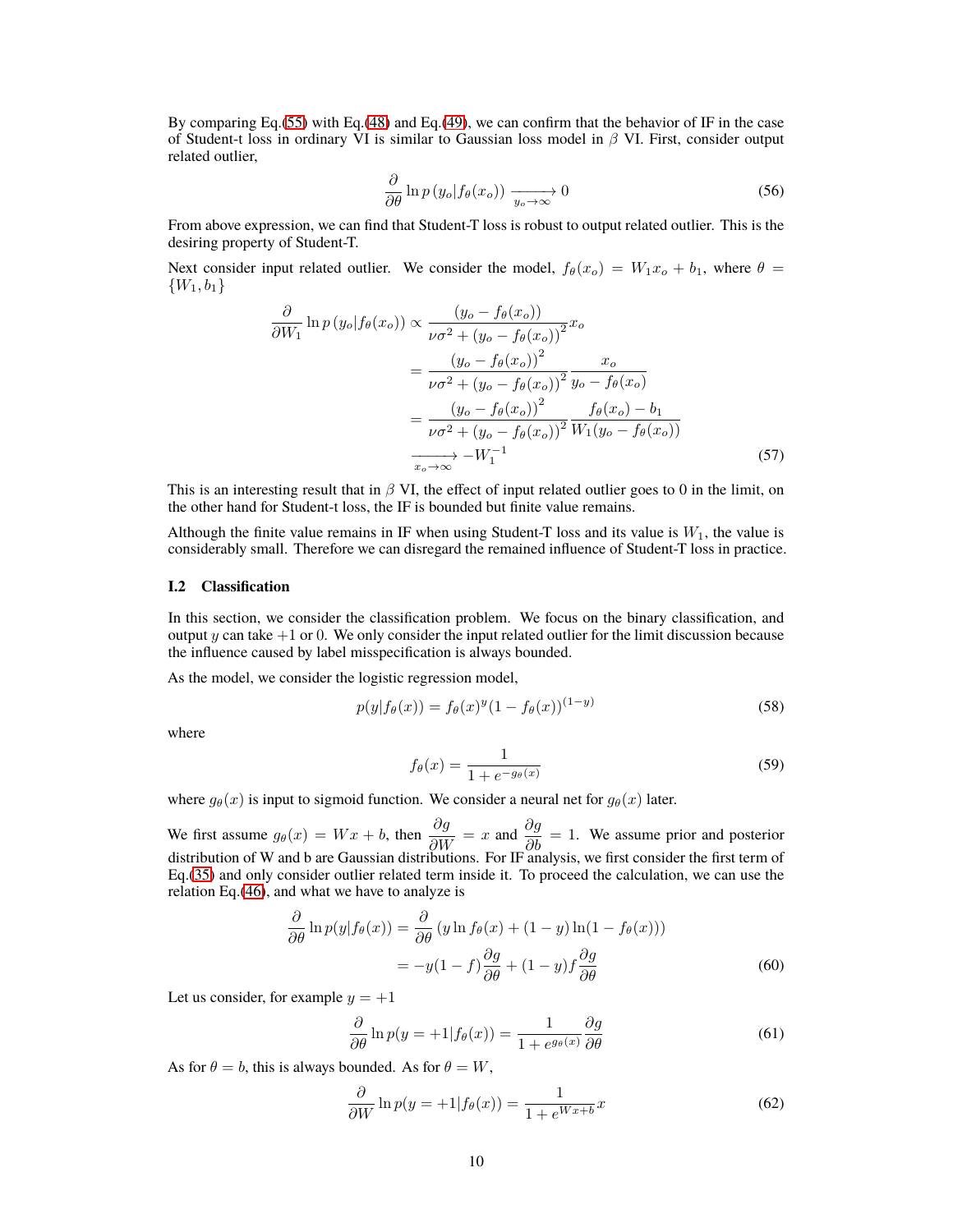In above expression, if we take limit  $x \to +\infty$ , and if  $Wx \to -\infty$ , above expression can diverge. If  $Wx \to \infty$  when  $x \to +\infty$ , above expression goes to 0. From this observation, it is clear that there is a possibility that IF for input related outlier diverges in a logistic regression for ordinary VI.

As for  $\beta$  VI, we have to consider the following term,

$$
p(y = +1|f_{\theta}(x)) \frac{\partial}{\partial \theta} \ln p(y = +1|f_{\theta}(x)) = \frac{1}{(1 + e^{-g_{\theta}(x)})^{\beta}} \frac{1}{1 + e^{g_{\theta}(x)}} \frac{\partial g}{\partial \theta}
$$
(63)

This expression converges to 0 when  $x_o \to \pm \infty$ . In addition, we have to consider the behavior of the second term in Eq.[\(35\)](#page-4-0) for analysis of IF, which is vanish in the regression situation. The second term of Eq.[\(35\)](#page-4-0) can be written as

<span id="page-10-0"></span>
$$
\left(\frac{\partial^2 L_{\beta}}{\partial m^2}\right)^{-1} \frac{\partial}{\partial m} \mathbb{E}_{q(\theta)} \left[ N \int p(y|x_o, \theta)^{1+\beta} dy \right]
$$
  
=  $N \left(\frac{\partial^2 L_{\beta}}{\partial m^2}\right)^{-1} \frac{\partial}{\partial m} \mathbb{E}_{q(\theta)} \left[ f_{\theta}(x_o)^{1+\beta} + (1 - f_{\theta}(x_o))^{1+\beta} \right]$  (64)

To proceed the analysis, we can use the relation Eq.[\(46\)](#page-6-0). Since the inverse of hessian matrix is not related to outlier, what we have to consider is

$$
\int d\theta q(\theta) \frac{\partial}{\partial \theta} f_{\theta}(x_o)^{1+\beta} + \frac{\partial}{\partial \theta} (1 - f_{\theta}(x_o))^{1+\beta}
$$
\n
$$
= -\int d\theta q(\theta) \left( f_{\theta}(x_o)^{1+\beta} (1 - f_{\theta}(x_o)) \frac{\partial g}{\partial \theta} + (1 - f_{\theta}(x_o))^{1+\beta} f_{\theta}(x_o) \frac{\partial g}{\partial \theta} \right)
$$
\n
$$
= -\int d\theta q(\theta) \left\{ (1 - f_{\theta}(x_o))^{\beta} + f_{\theta}(x_o)^{\beta} \right\} (1 - f_{\theta}(x_o)) f_{\theta}(x_o) \frac{\partial g}{\partial \theta} \tag{65}
$$

Since in the logistic regression situation,  $f_\theta$  is bounded under from 0 to 1, the term  $(1 - f_\theta(x_o))^{\beta}$  +  $f_{\theta}(x_o)^{\beta}$  cannot goes to zero. Therefore, what we have to consider is the term  $(1 - f_{\theta}(x_o)) f_{\theta}(x_o) \frac{\partial g}{\partial \theta}$ .

<span id="page-10-2"></span><span id="page-10-1"></span>
$$
(1 - f_{\theta}(x_o)) f_{\theta}(x_o) \frac{\partial g}{\partial \theta} = \frac{1}{1 + e^{g_{\theta}}} \frac{1}{1 + e^{-g_{\theta}}} \frac{\partial g}{\partial \theta}
$$
  

$$
\xrightarrow[x_o \to \infty]{x_o \to \infty} 0
$$
 (66)

Therefore, in the limit discussion, we do not have to consider the behavior of second term of Eq.[\(35\)](#page-4-0). The behavior of IF is determined by the first term of Eq.[\(35\)](#page-4-0). Accordingly, IF of logistic regression when using *β* VI is bounded.

Consider the case where there exists activation functions such as *relu* or *tanh*. Since we do not use activation function for the final layer, the IF of logistic regression using *relu* activation function is not bounded when using ordinary VI because there remains a possibility that  $q_{\theta}(x) \rightarrow -\infty$  as *x → ±∞*. In such a case, our analyzing term can diverge. When using *tanh* activation function, as we discussed in regression setup, IF are always bounded.

Accordingly, our conclusion is that for the logistic regression, *relu* activation function is not robust against input related outliers when using ordinal VI, while *tanh* activation function is robust. As for *β* VI, it is apparent from Eq.[\(63\)](#page-10-0) and Eq.[\(66\)](#page-10-1) that IF is bounded for both relu and tanh even using neural net.

Next, we consider the case of  $\gamma$  VI, and what we have to analyze is the second term of Eq.[\(39\)](#page-5-3). To proceed the analysis, we can use the relation Eq.[\(46\)](#page-6-0). Since the inverse of hessian matrix is not related to outlier, what we have to analyze is,

$$
\int d\theta q(\theta) \frac{\partial}{\partial \theta} \frac{p(y'|x')^{\gamma}}{\{ \int p(y|x',\theta)^{1+\gamma} dy \}^{\frac{\gamma}{1+\gamma}}} \n= \int d\theta q(\theta) \frac{\{ \int p(y|x',\theta)^{1+\gamma} dy \}^{\frac{\gamma}{1+\gamma}}}{\{ \int p(y|x',\theta)^{1+\gamma} dy \}^{\frac{\gamma}{1+\gamma}}} \frac{\partial}{\{ \int p(y|x',\theta)^{1+\gamma} dy \}^{\frac{\gamma}{1+\gamma}}}.
$$
\n(67)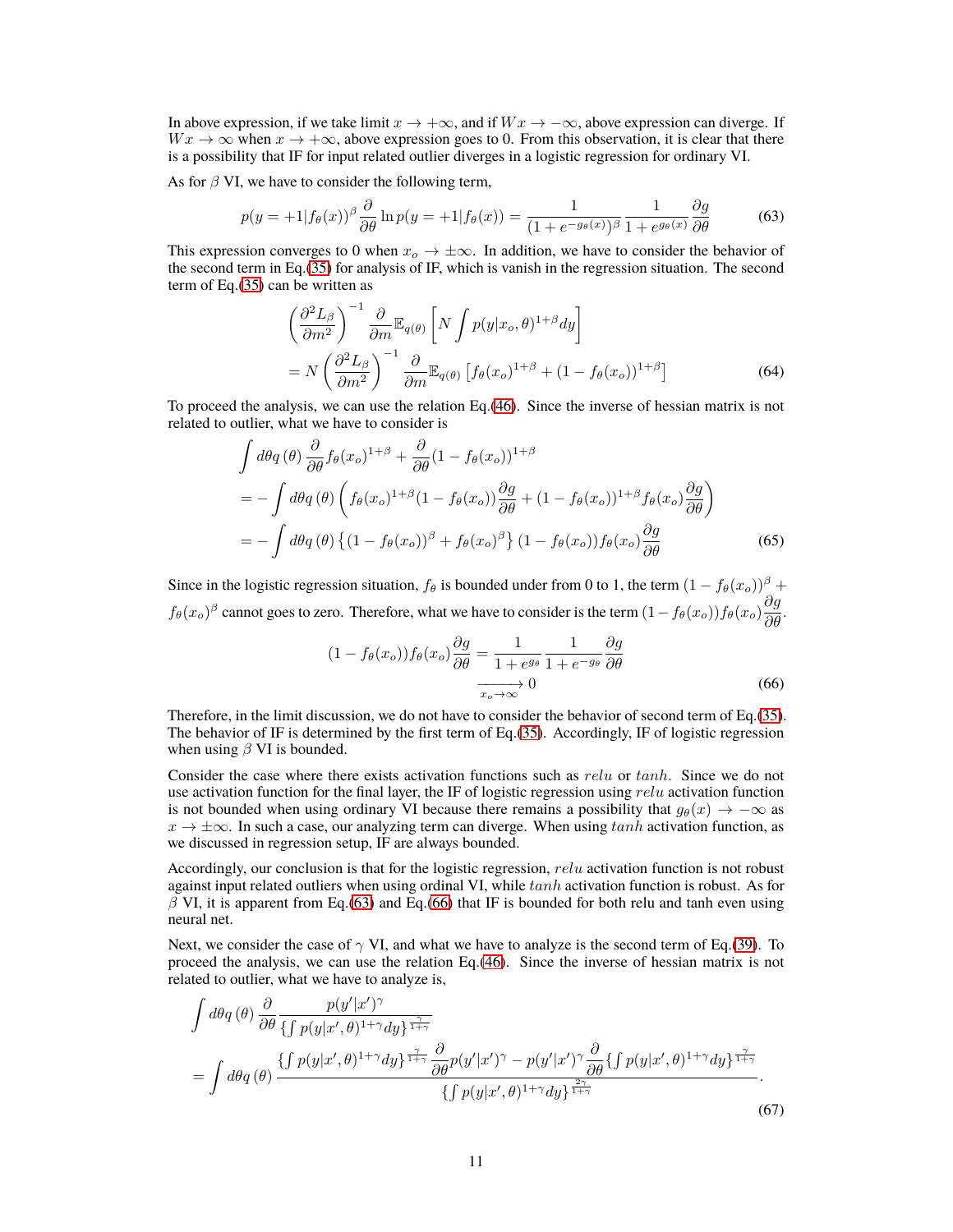In the above expression, what we have to consider is the numerator. The analysis of first term can be done in the same way as Eq.[\(63\)](#page-10-0). Therefore it is bounded for both relu and tanh. The second term can be analyzed in the same way as Eq.[\(65\)](#page-10-2), we do not have to consider it in the limit. From above discussion, the behavior of IF for  $\gamma$  VI is the same as that for  $\beta$  VI in the limit, accordingly, it is bounded even if using *relu* activation function.

### <span id="page-11-0"></span>**J Analysis based on influence function under no model assumption**

Let us compare the behavior of IF of ordinal VI and our proposed methods intuitively. First we con-

sider ordinary VI. In Eq.[\(29\)](#page-3-1), since the term which depends on contamination is  $\frac{\partial}{\partial m} \mathbb{E}_{q(\theta)} [\ln p(z|\theta)],$ we focus on that term. It is difficult to deal with this expression directly, we focus on typical value of  $q(\theta)$ , the mean value *m*. In such a simplified situation, what we have to consider is following expression.

$$
\frac{\partial}{\partial m} \ln p(z; m) \tag{68}
$$

This is the ordinary maximum likelihood estimator.

Let us consider the unsupervised *β* VI. What we consider is,

$$
\frac{\partial}{\partial m} (p(z;m))^{\beta} = (p(z;m))^{\beta} \frac{\partial}{\partial m} \ln p(z;m)
$$
\n(69)

To proceed the analysis, it is necessary to specify a model  $p(z; \theta)$ , otherwise we cannot evaluate differentiation. Here for intuitive analysis, we simply consider the behavior of  $\ln p(z; m)$  and  $p(z; m)$ <sup>β</sup> ln  $p(z; m)$ , and in the case of *z* is outlier, that is  $p(z; m)$  is quite small.



Figure 2: Behavior of  $y = \log x$  and  $y = x^{\beta} \log x$ . As x become small,  $y = \log x$  diverges to  $-\infty$ , on the other hand  $y = x^{\beta} \log x$  is bounded.

Fig.1 shows that  $\ln p(z; m)$  is unbounded, on the other hand  $p(z; m)$ <sup> $\beta$ </sup>  $\ln p(z; m)$  is bounded. This means that  $\beta$  divergence VI is robust to outliers.

## **K Comparison of** *β* **VI and** *γ* **VI**

In this section, we compare the proposed *β* VI and *γ* VI theoretically. Although *β* VI and *γ* VI have robustness in based on the influence function analysis, their robustness property have significant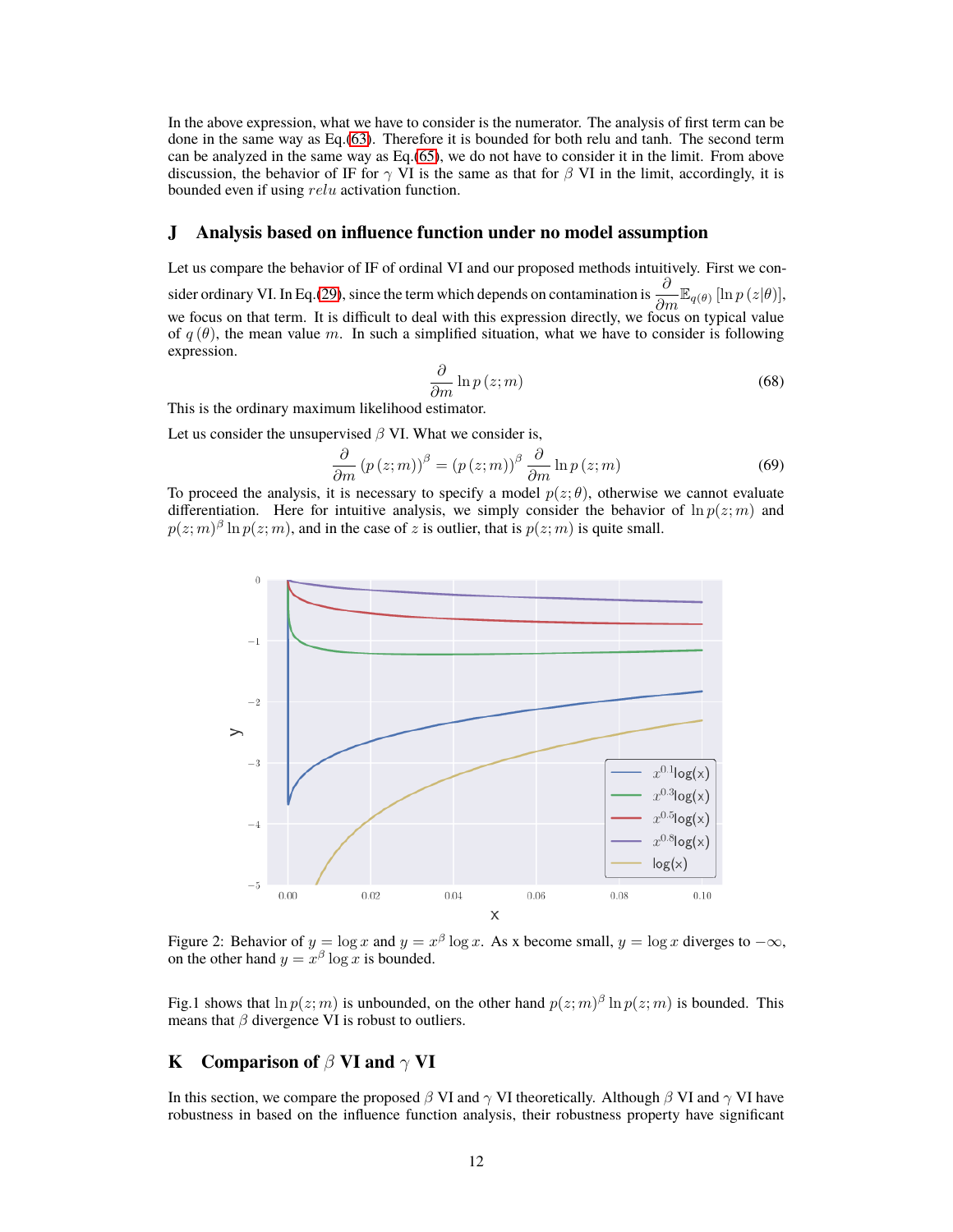difference if the proportion of contamination is large. If the proportion of contamination is large the assumption of discussion of influence function does not hold because we assumed that the  $\epsilon$  is near zero to derive the influence function.

If the proportion of contamination is not small, other kinds of discussion is needed. Such a discussion is given in in [Fujisawa and Eguchi](#page-16-0) [\[2008\]](#page-16-0), therefore we review it and use it for our variational objectives.

Following the notation in [Fujisawa and Eguchi](#page-16-0) [\[2008\]](#page-16-0),  $q(x)$  denotes the contaminated probability density function,

$$
g(x) = (1 - \epsilon)f(x) + \epsilon \delta(x),\tag{70}
$$

where  $f(x)$  is the underlying true probability density function,  $\delta(x)$  denotes the contamination probability density function, and  $\epsilon$  is the contamination proportion.

We assume that when a data point  $x^*$  is an outlier  $f(x^*)$  is sufficiently small. We express this assumption by saying that the following quantity is sufficiently small for an appropriate large  $\gamma_0 > 0$ ,

<span id="page-12-1"></span>
$$
\nu_f = \left\{ \int \delta(x) f(x)^{\gamma_0} dx \right\}^{1/\gamma_0}.
$$
 (71)

This means that  $\delta(x)$  exists on the tail of  $f(x)$ . If  $\delta(x)$  is the Dirac function at  $x^*$ ,  $\nu_f = f(x^*)$ , and above assumption simply means when a data point  $x^*$  is an outlier  $f(x^*)$  is sufficiently small.

Under this assumption, following lemma and theorem holds (this is lemma3.1 and theorem 3.2 in [Fujisawa and Eguchi](#page-16-0) [\[2008\]](#page-16-0)) that

**Lemma 1** *Suppose that the positive function h satisfies the above assumption, where f is replaced by h. It then holds*

$$
d_{\gamma}(g, h) = d_{\gamma}((1 - \epsilon)f, h) + O(\epsilon \nu_h^{\gamma})
$$
  
= 
$$
d_{\gamma}(f, h) - \frac{1}{\gamma} \log(1 - \epsilon) + O(\epsilon \nu^{\gamma})
$$
 (72)

<span id="page-12-0"></span>**Theorem 1** *Suppose that the positive function h satisfies the above assumption, where f is replaced by h. Let*  $\nu = \max\{\nu_f, \nu_h\}$ *. Then, the Pythagorean relation among g, f, and h approximately holds:*

$$
\Delta(g, f, h) = D_{\gamma}(g, h) - D_{\gamma}(g, f) - D_{\gamma}(f, h) = O(\epsilon \nu^{\gamma})
$$
\n(73)

This theorem means that the minimizing divergence from the model *h* to contaminated density *g* is approximately equivalent to minimizing the divergence *h* to true distribution *f* and its order of error is given by  $O(\epsilon \nu^{\gamma})$ .

Recall that the objective function of our proposed is given by

$$
L_{\gamma}(q(\theta)) = \int q(\theta) \left( N d_{\gamma} \left( g(x) || p(x|\theta) \right) \right) d\theta + D_{\text{KL}}(q(\theta) || p(\theta)), \tag{74}
$$

where  $g(x)$  is the contaminated distribution and  $p(x|\theta)$  is the model we prepared. By using the Pythagorean relation, we can rewrite the above expression in the following way by using the true underlying distribution,

$$
L_{\gamma}(q(\theta)) = \int q(\theta) \left( N d_{\gamma}(f(x) \| p(x|\theta)) - \frac{1}{\gamma} \log(1 - \epsilon) + O(\epsilon \nu^{\gamma}) \right) d\theta + D_{\text{KL}}(q(\theta) \| p(\theta)).
$$
\n(75)

This equation means that by using the *γ* cross entropy, we can utilize the *γ* cross entropy between true distribution to our model. We optimized the objective function by using the black-box variational inference method and optimize the variational parameters by gradient decent, and thus the constant terms inside the integral are neglected.

This relation is obtained under the assumption of Eq. [\(71\)](#page-12-1). The assumption is not the assumption that we used in the influence function that contamination proportion of  $\epsilon$  is small. Therefore even if the contamination proportion is large, we can obtain the Actually, the robustness of *β* divergence is assured by the influence function [\(Basu et al.](#page-16-1) [\[1998\]](#page-16-1)) and thus it is not guaranteed if the contamination proportion is not sufficiently small. Following this observation, *γ* divergence based method is superior to *β* divergence method.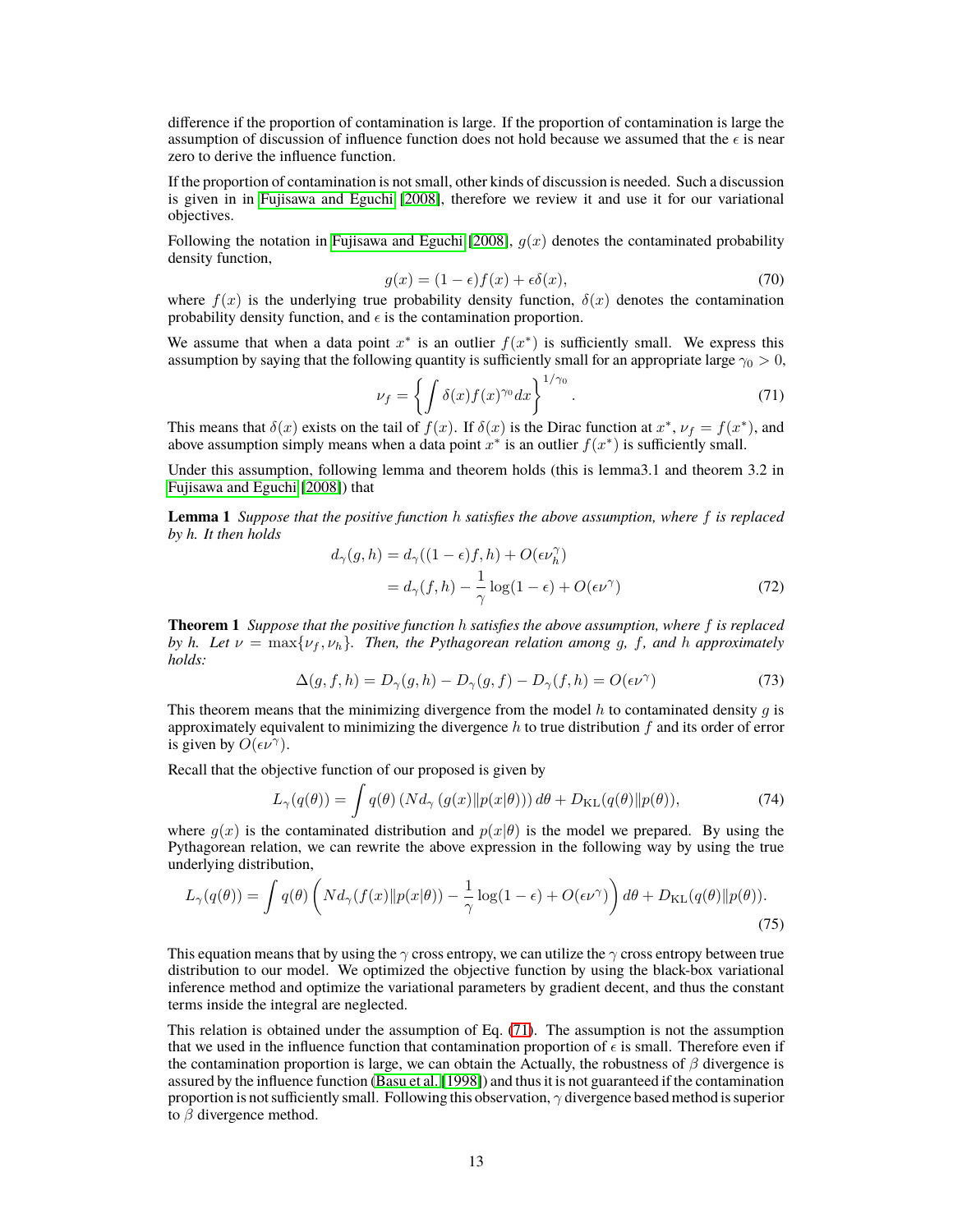<span id="page-13-1"></span>

| Outliers                                                  | KL(Gaussian) | $\beta = 0.1$ (Gaussian) |  |  |
|-----------------------------------------------------------|--------------|--------------------------|--|--|
| No outliers                                               | 0.01         | 0.01                     |  |  |
| Outlier exists                                            | 0.69         | 0.01                     |  |  |
| Table 3: Accuracy of VI and $\beta$ =0.4 VI for toy data. |              |                          |  |  |
| Outliers                                                  | KL(logistic) | $\beta = 0.4$ (logistic) |  |  |
| No outliers                                               | 0.97         | 0.97                     |  |  |
| Outlier exists                                            | 0.95         |                          |  |  |

<span id="page-13-0"></span>Table 2: RMSE of VI and *β*=0.1 VI for toy data.

## **L Experimental detail and results**

In the numerical experiment, all the prior distributions are standard Gaussian distributions. We used mean-field variational inference and we used Gaussian distributions as approximate posteriors.

#### **L.1 Toy experiment**

For the regression task, we generated the toy data by using (x,y) by  $y \sim w^{\top} x + \epsilon$ , where  $w^{\top} =$  $(-0.5, -0.1), x \sim N(0, 1)$  and  $\epsilon \sim N(0, 0.1)$ . We generated 1000 data points. Outliers are generated by *x ∼ N*(*−*15*,* 1) which we considered the measurement error. We generate 24 outliers, which is 2.4% of the regular dataset. We used the linear regression,  $p(y|x) = N(y|f_{\theta}(x), 1)$ ,  $f_{\theta}(x) = Wx + b$ .

For the binary classification, the toy data are generated with the probability  $p(x|y = +1)$  =  $N(x|\mu_1, \sigma_1), p(x|y = -1) = N(x|\mu_2, \sigma_2)$ , where  $\mu_1^{\top} = (-1, -1), \mu_2^{\top} = (1, 1), \sigma_1 = I, \sigma_2 = 4I$ , where *I* is identity matrix. We generate 1000 data for each class, and in total 2000 regular points. As outliers we generate 30 outliers by using  $p(x|y = +1) = N(x|\mu_o, \sigma_o)$ , where  $\mu_o^{\top} = (7, 0)$ ,  $\sigma_2 =$ 0*.*1*I*. The outliers are shown by stars in the picture in the main paper. For binary classification, we use logistic regression, where  $p(y = +1|x) = logit(f_{\theta}(x))$ ,  $f_{\theta}(x) = Wx + b$ . We prepare priors and posteriors in the same way with binary classification.

The performance of ordinary VI estimation and our proposing methods are shown in Table[.2.](#page-13-0) Apparently, the performance of ordinary VI significantly deteriorates when adding outliers. On the other hand, the performance of our proposing method is not affected by outliers.

The illustrative results are shown in the main text. We also show the performance on this toy experiment in Table [2](#page-13-0) and Table [3.](#page-13-1) Those tables show that ordinary VI is heavily affected by outliers, while our method is not affected so much.

#### **L.2 Influence function**

Based on the discussion of Appendix [I,](#page-6-1) the dominant term in IF of *γ* VI behaves similarly with *β* VI, therefore we also expected that the perturbation of predictive distribution by outliers in *γ* VI behaves in the same way as *β* VI. And thus, we numerically studied the perturbation of predictive distribution only about ordinary VI and *β* VI. In each calculation, we used 200MC samples to get stable curves.

#### **Regression**

We investigated three cases where there is only input related outliers and only output related outliers and both outliers exist.

For an easy visualization and computational savings, we only contaminated the chosen single feature of the input. Since inputs have four dimensional features,  $x \in \mathbb{R}^4$ , we chose the first feature  $x_1$ to contaminate. To investigate the how predictive distribution depends on the contamination of the input, we chose randomly a single data point from the training data and moved the value of the first feature of the chosen data from *−∞* to *∞*.

For the output related outlier setting, we chose randomly a single data point from the training data and moved the output value of chosen data from *−∞* to *∞*.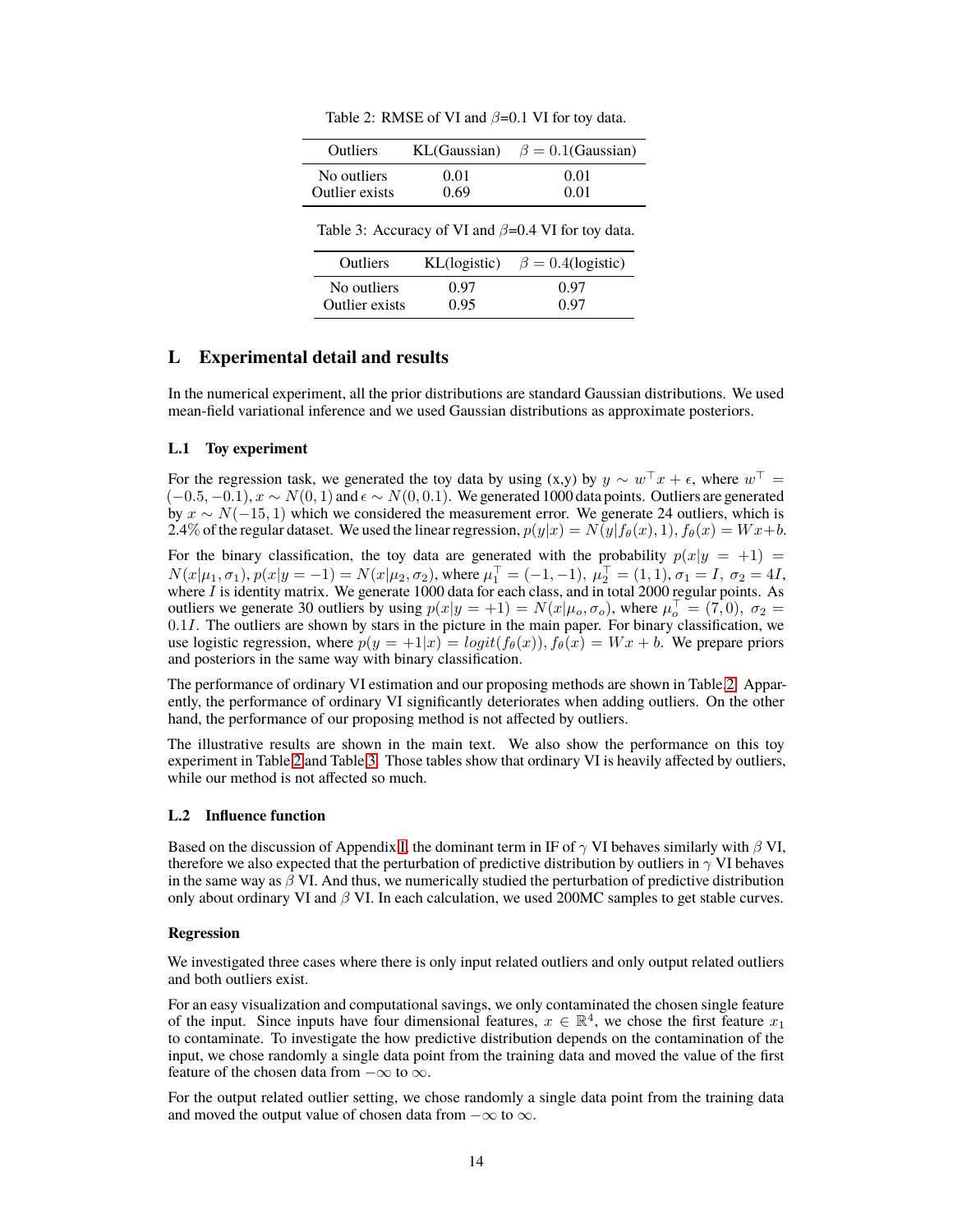

Figure 3: Perturbation on test log-likelihood for neural net regression.

For both input and output related outlier setting, we chose randomly a single data point from the training data and moved the first feature of the input and the output of chosen data from *−∞* to *∞*.

In the main paper, the figure of input and output related outlier settings are shown. Here we show the both the input and output related outlier situation and the graph is the case when the first feature of the input and the output value increase simultaneously.

From this figure, we confirmed again that in this situation, the perturbation on ordinary VI is not unbounded and the perturbation on our proposed method is bounded.

#### **Classification**

In the classification problem, first we considered how predictive distribution depends on the input related outlier. The method is as same as the regression problem. Since inputs have 14 dimensional features,  $x \in \mathbb{R}^{14}$ , we chose the third feature  $x_3$  to move.

In the label misspecification experiment, we flipped one label of training dataset and measured how log-likelihood of test data are changed. From this experiment, we measured how label misspecification by chosen training data influences the prediction. We repeated this procedure for every training data point and took average. By this experiment, we measured how one flip of training data would influence the prediction on average.

The results shown in the main paper indicates that ordinary VI causes larger minus test log-likelihood change compared to *β* VI. Base on the fact that decrease of log likelihood is almost equivalent to the increase of loss, the label misspecification causes larger perturbation to prediction in ordinary VI compared to proposed VI.

## **Calculation of the Hessian**

In the above calculation, we have to evaluate the Hessian of ELBO. To save the computational cost we used following method,

$$
\frac{\partial^2 L_\beta}{\partial m^2} v = \arg\min_t \frac{1}{2} t^\top \frac{\partial^2 L_\beta}{\partial m^2} t - v^\top t \tag{76}
$$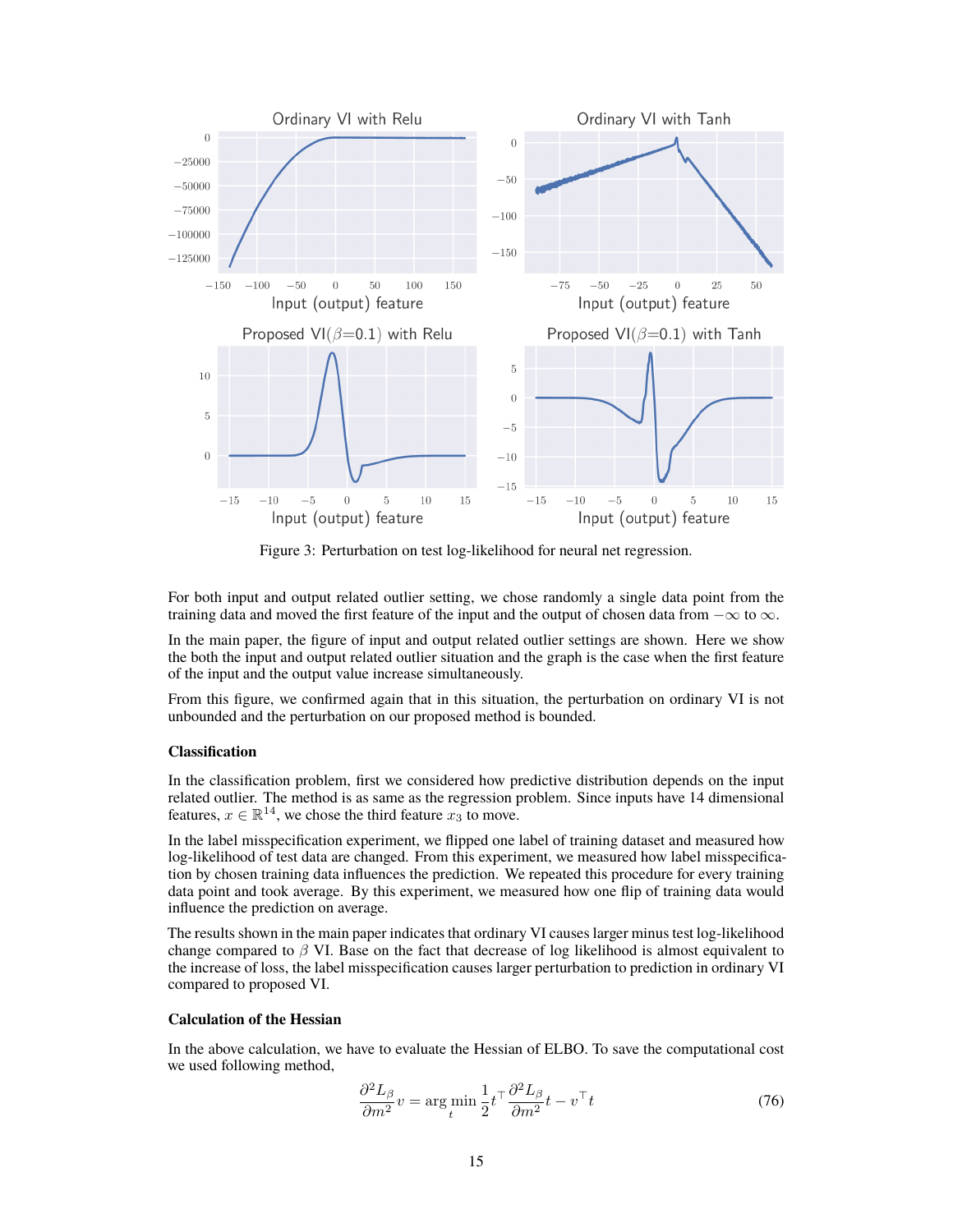This is the technique that instead of calculating the Hessian directly, we can calculate the product of the Hessian and a vector by solving the second order optimization problem. In our case, we consider

$$
t = \frac{\partial}{\partial m} \mathbb{E}_{q^*(\theta)} [\ln p(x_{\text{test}}|\theta)]
$$
 and solve above optimization problem.

#### **Influence function of the parameter of the neural network**

In this section, we show the IF of parameters. Figure [4](#page-15-0) shows the plot of  $IF(x_1, W, G)$  where W is a chosen one affine parameter in the case of *relu* activation function. Figure [4\(a\)](#page-15-1) shows the case of ordinary VI, which diverges as absolute value of  $x_1$  become large. This means outliers have unlimited influence to the estimated static. On the other hand, Fig [4\(b\)](#page-15-2) shows the case of proposed method and the influence is bounded, that is the effect of outliers goes to zero. These results are compatible our theoretical analysis in the previous section.



<span id="page-15-2"></span><span id="page-15-0"></span>Figure 4: IF of one affine parameter in Bayesian neural net.

<span id="page-15-1"></span>However this is not sufficient analysis because what we want to be robust is the predictive distribution not parameters. Accordingly, it is necessary to study whether prediction is robust against outliers. For the analysis of prediction, we simulated the test log-likelihood. Actually, if the test log-likelihood has affected so much by an outlier, that is prediction on the test point is affected so much. Accordingly, such a model is not robust even under contamination of one outlier.

#### **L.3 Bench mark dataset**

In this experiment, we determined *β* and *γ* by cross validation. For both regression and classification settings, the range of  $\beta$  and  $\gamma$  are from 0.1 to 0.9.

For WL(weighted likelihood proposed in [Wang et al.](#page-16-2) [\[2017\]](#page-16-2)), we considered Beta distribution for the prior of the weights and we used the method of ADVI for the optimization. For Rényi VI, we chosen  $\alpha$  from the set of  $\{-1.5, -1.0, -0.5, 0.5, 1.0, 1.5\}$  by cross-validation. For BB- $\alpha$ , we chosen  $\alpha$  from the set of  $\{0, 0.25, 0.5, 0.75, 1.0\}$  by cross-validation. For Student-t distribution, we chose the degree of freedom from 3 to 10 by cross-validation.

In both of the regression and classification problem, we artificially increased the percentage of both input and output related outliers in the training dataset.

To make the input related outliers, we first specified which features of the input we would contaminate. In this experiment, for regression tasks, since input dimension is not so large, we contaminated all the input features. For classification tasks, if the training data has *D* dimensional features, we randomly chose  $D/2$  dimensions to contaminate. Next we randomly chose the data points we contaminate from training dataset. We contaminated the features by adding the Gaussian noise. Since the input data had been preprocessed by standardization, the noise we use is the Gaussian distribution which